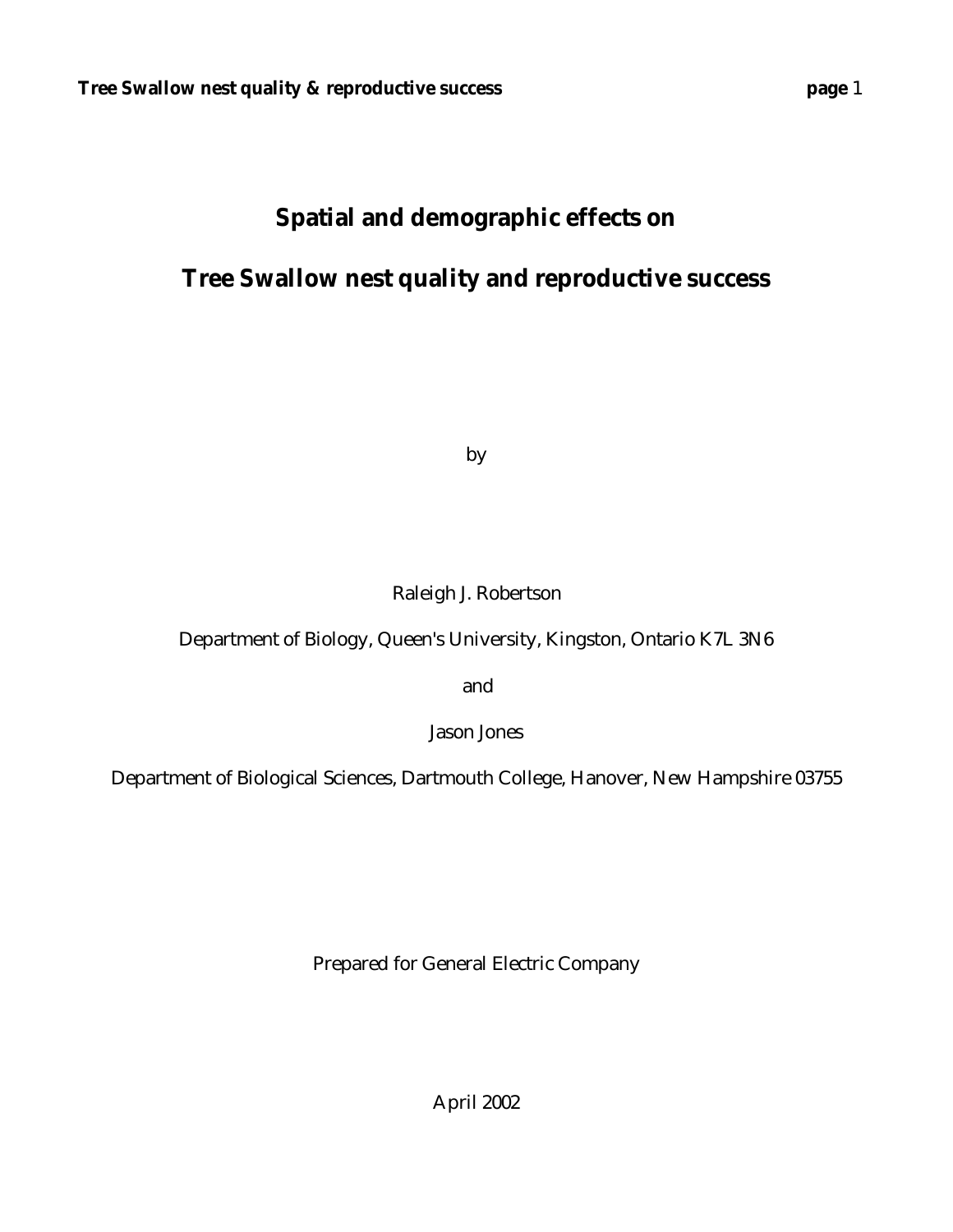#### **INTRODUCTION**

The reproductive success of Tree Swallows (*Tachycineta bicolor)* is affected by a number of factors. For populations nesting in natural cavities, ecological factors such as cavity volume, predation and nest usurpation are often the primary determinants of reproductive success (Rendell and Robertson 1989; Robertson and Rendell 1990; Robertson et al. 1992). For Tree Swallows occupying nest-boxes, these factors are usually not important because the researcher's use of predator guards almost eliminates predation, use of uniformly-sized boxes controls for effects of cavity volume on clutch size, and boxes with carefully designed entrance dimensions reduce nest usurpation by competitor species such as European Starlings (*Sturnus vulgaris*), Common Grackles (*Quiscalus quiscula*) and Northern Flickers (*Colaptes auratus*) (Rendell and Robertson 1991). However, in nest-box studies, other factors can influence reproductive success either directly or potentially through an effect on nest quality.

Some researchers (e.g., McCarty and Secord 1999a, b) have evaluated the potential effects of exposure to chemicals in the environment on nest quality and/or reproductive success in Tree Swallows. However, there are other variables that can have a major impact on these endpoints. Inter-nest spacing, proximity to forest edge, timing of settlement and nest-building, availability of nesting material, history of the nest-box or grid, and age of the breeding pair could all affect nest quality and/or reproductive success:

(i) Inter-nest spacing may affect nest-building and productivity since competitive interactions become more intense when boxes are close together (Muldal et al. 1985;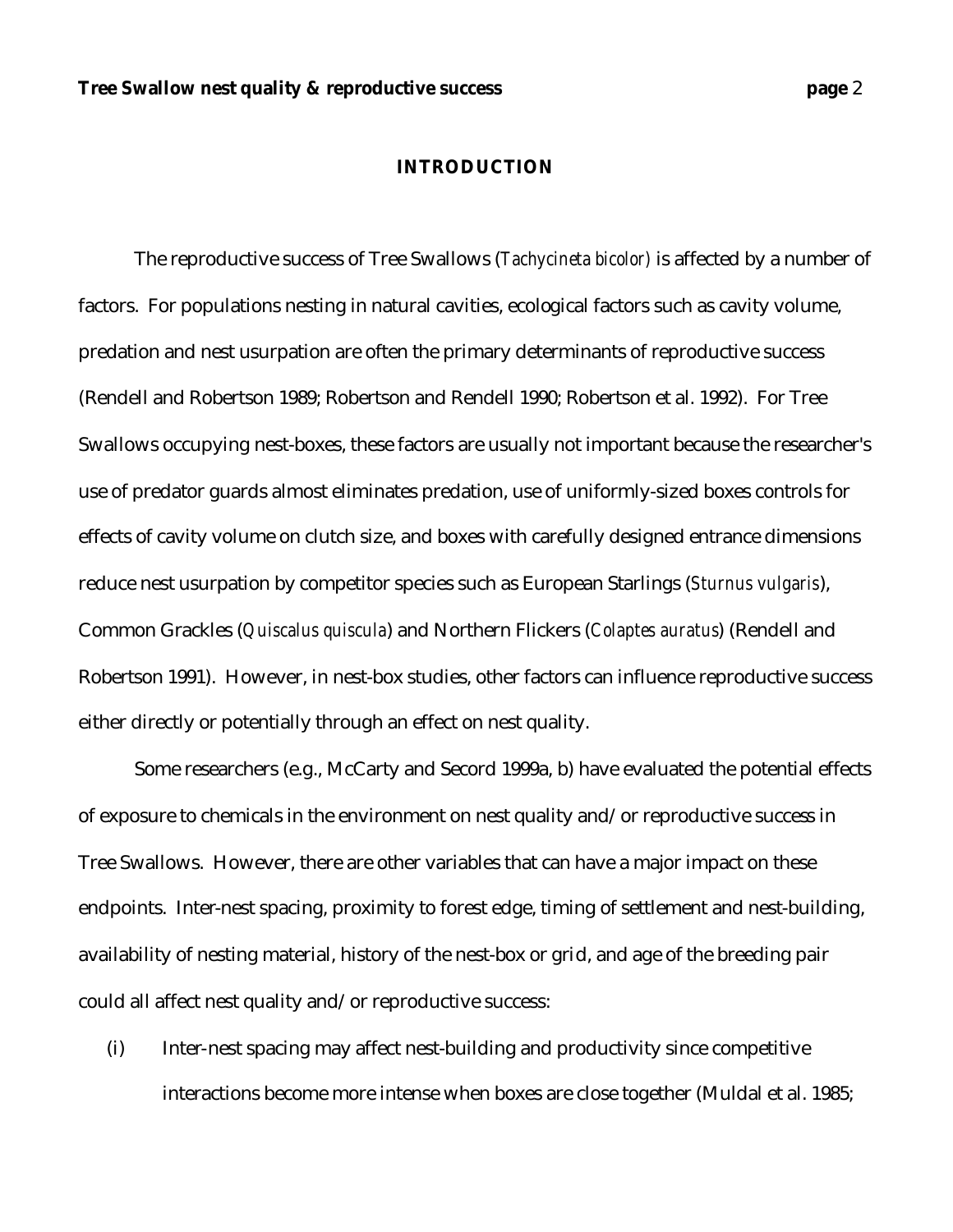Mitchell and Robertson 1996), so birds may spend more time in nest-box defense, and less time in other nesting activities.

- (ii) Proximity to edge of an open area, where shrubs or trees are close to the nest-box, may have an effect since House Wrens (*Troglodytes aedon*), which occupy shrub habitat, may interfere with Tree Swallow nesting (Rendell and Robertson 1990).
- (iii) A trend of reduced breeding success as the season progresses has been established (Stutchbury and Robertson 1988); hence, settlement date and/or the time of nestbuilding may also affect quality of the nest, and reproductive success.
- (iv) The type and availability of nesting material may also affect nest quality, hatching success and fledging success. The type of nesting material will likely vary from site to site, as will the availability of feathers to use as nest lining (usually waterfowl feathers). The type and number of feathers probably vary as a function of wind exposure, whether there is flowing or standing water, and the local population of waterfowl or other birds. Hence, availability of nesting materials may affect nest quality and in turn, reproductive success.
- (v) The history of an individual nest-box within a grid, or of the entire nest-box grid, may influence the quality of nests and potentially reproductive success. Since birds often return to the same box to breed, the history of a given box (i.e. old or new) may be related to the likelihood of being occupied by an experienced female or pair, which in turn may affect nest quality and/or reproductive success. Also, a grid with a long history is likely to have a stable population with many returning birds, compared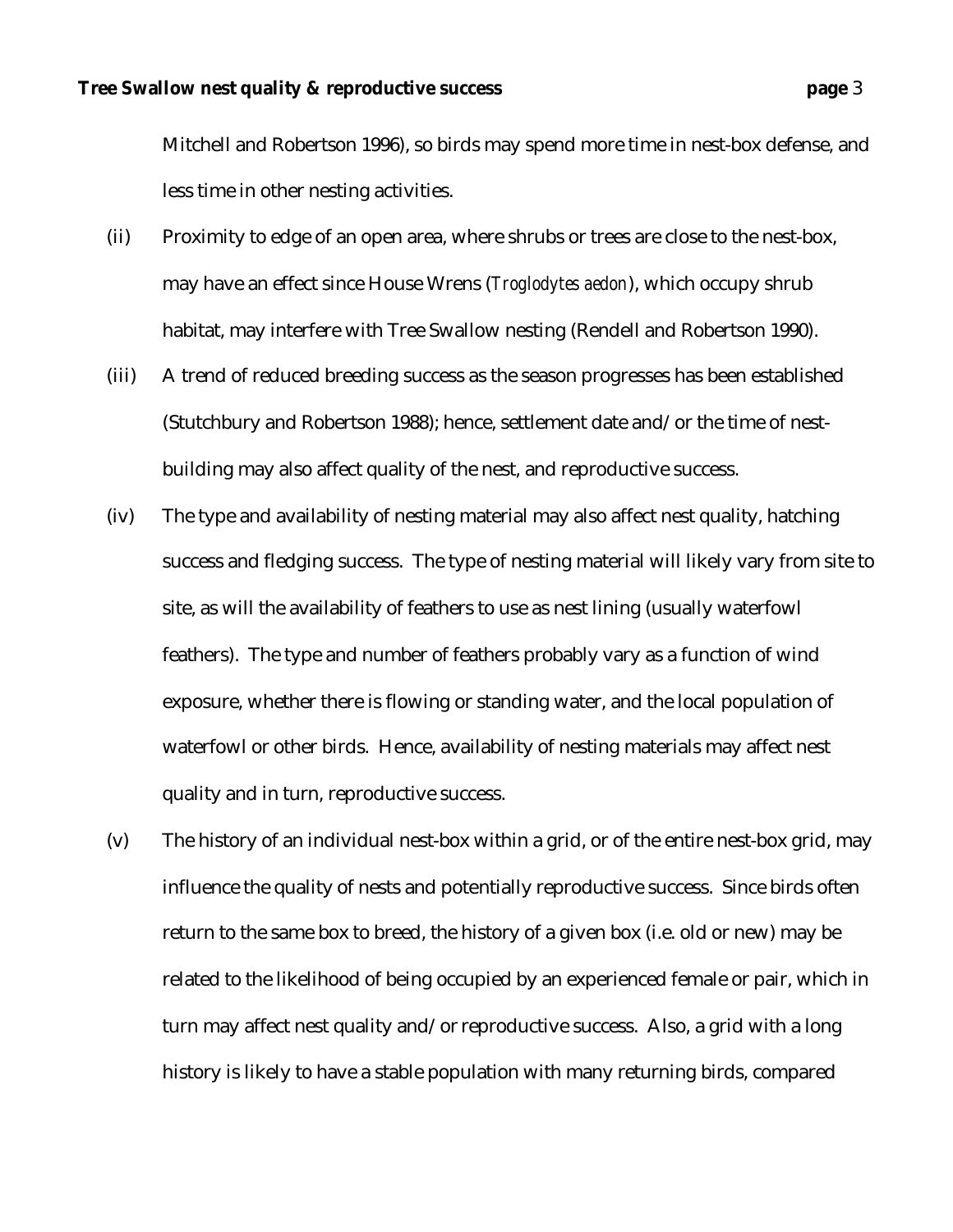with a newly established grid, which would likely have a younger age distribution, plus more breeders new to the study site.

(vi) Finally, female age may have an effect on nest quality and/or reproductive success, with younger, inexperienced females expected to build less substantial nests, and also to have reduced reproductive success (Stutchbury and Robertson 1988). Similarly, male age could have an effect through the male's ability to compete for nest-lining feathers, or his ability to assist with feeding nestlings.

Unless all of these factors are carefully controlled, it is difficult to pinpoint a single causal factor as being responsible for any differences between study sites in either nest quality or reproductive success. Moreover, it is not clear that nest quality affects reproductive success in Tree Swallows. Several studies that have evaluated this issue (e.g., Winkler 1993; Lombardo et al. 1995; McCarty and Secord 1999a) have reached varying results.

The purpose of this study was to determine the effects of (i) inter-nest spacing, (ii) proximity to forest edge, (iii) settlement and nest-building date, (iv) availability of nesting material, (v) history of the nest-box, and nest-box grid and (vi) female and male age, on both nest quality and reproductive success of the Tree Swallow. In addition, this study evaluated the impact of nest quality on reproductive success.

#### **METHODS**

We conducted this study using existing grids of nest-boxes, as well as adjacent, newly established grids, at the Queen's University Biological Station (QUBS), 50 km north of Kingston,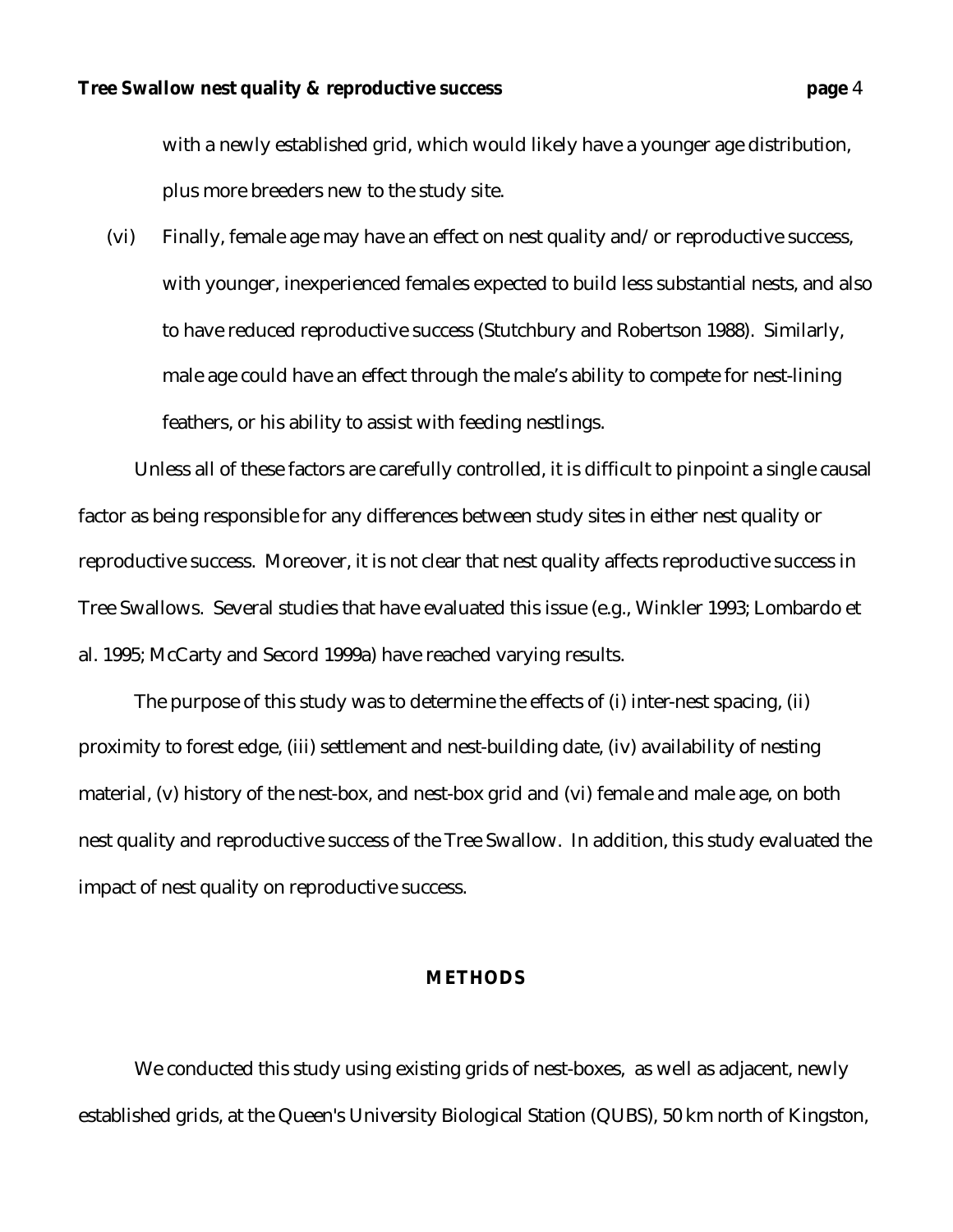Ontario, Canada, from April through July 2001 (see map in Appendix 1). The established grids have been in place since 1984 on various hayfields owned by QUBS. Vegetation is cut annually, after completion of Tree Swallow breeding, to prevent invasion of the habitat by trees and shrubs. Adjacent hayfields were used for erecting new grids. Inverted metal cones or closedend cylinders mounted on the support poles protected boxes from terrestrial predators (raccoons (*Procyon lotor*) and black rat snakes (*Elaphe obsoleta*)).

*(i) Inter-nest spacing* - Previously existing grids (HU, BG, SP, NB, TG) had nest-box "locations" on a 20 m x 20 m grid, with boxes in place at alternate "locations", i.e. boxes were spaced 40 m apart along rows and columns, with 28 m between boxes along the diagonal. On portions of two of these grids (BG & SP), we added boxes at the empty "locations", creating a portion of the grid with inter-nest distance of 20 m, to allow evaluation of the effects of inter-nest spacing on nest quality and on reproductive success (see maps in Appendix 2). One established grid (ST) had boxes in a regular grid at 20 m intervals.

*(ii) Proximity to edge* - Existing grids are in open fields, with edge boxes being at least 20 m from forested or shrub edges. Ten boxes were erected adjacent to these grids, at least 20 m from existing boxes but within 5 m of the forest/shrub edge to examine effects of proximity to edge on nest quality and reproductive success.

 *(iii) Settlement and nest-building date*- To address the hypothesis that nest quality and reproductive success are lower in boxes with later settlement and/or later nest-building, we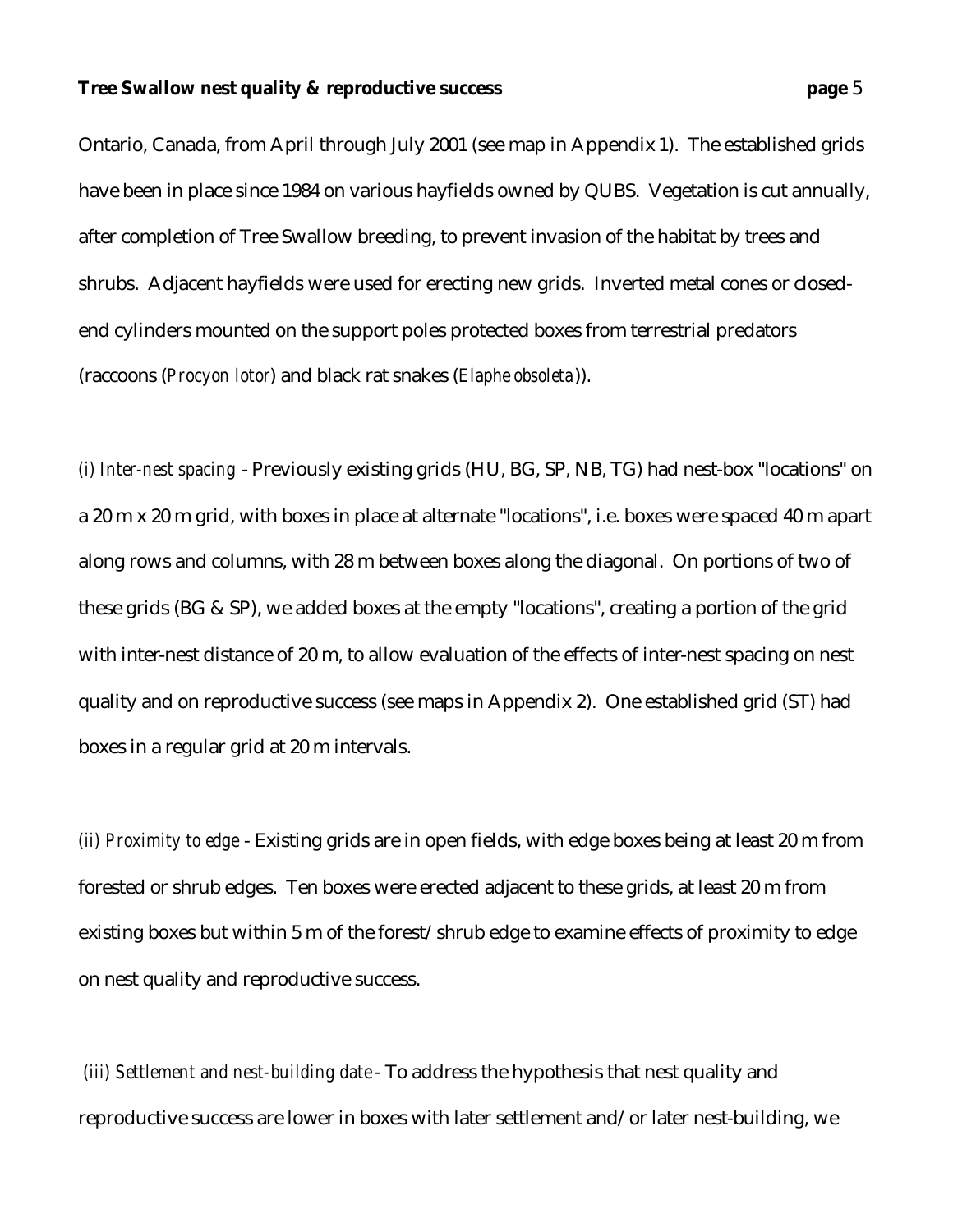visited nests every three days to record settlement of the breeding pair and the state of nestbuilding. Ultimately, we used first-egg date as an index of nest phenology (cf. Stutchbury and Robertson 1987a).

*(iv) Availability of nesting material* - In addition to the grids located in hayfields, an established grid over standing water (NES) was monitored to explore the effects of availability of nesting material on nest quality and to assess the effect of aquatic versus terrestrial habitat on reproductive success.

*(v) History of the nest-box and grid* - To assess the effects of the history of the nest-box grid on both nest quality and reproductive success, additional grids of nest-boxes with the same spacing as existing grids were established in an adjacent hayfield at HUB and HUC. In addition, we established new grids at SRB1 (variable spacing) and SRB2 (10m spacing). Erection of new boxes within old grids, as described above in paragraph (i) for parts of BG and SP, allowed partitioning of box history independent of grid history. The new boxes had been used previously in other studies, so they were weathered to the same extent as original boxes.

*(vi) Female and male age* - Adult Tree Swallows were captured for banding and aging using simple traps in nest-boxes (Stutchbury and Robertson 1986). Females were aged by plumage and classified as SY (Second Year, i.e. first-time breeders) or ASY (After Second Year, i.e. likely experienced) (Stutchbury and Robertson 1987b). Males were aged by wing length and classified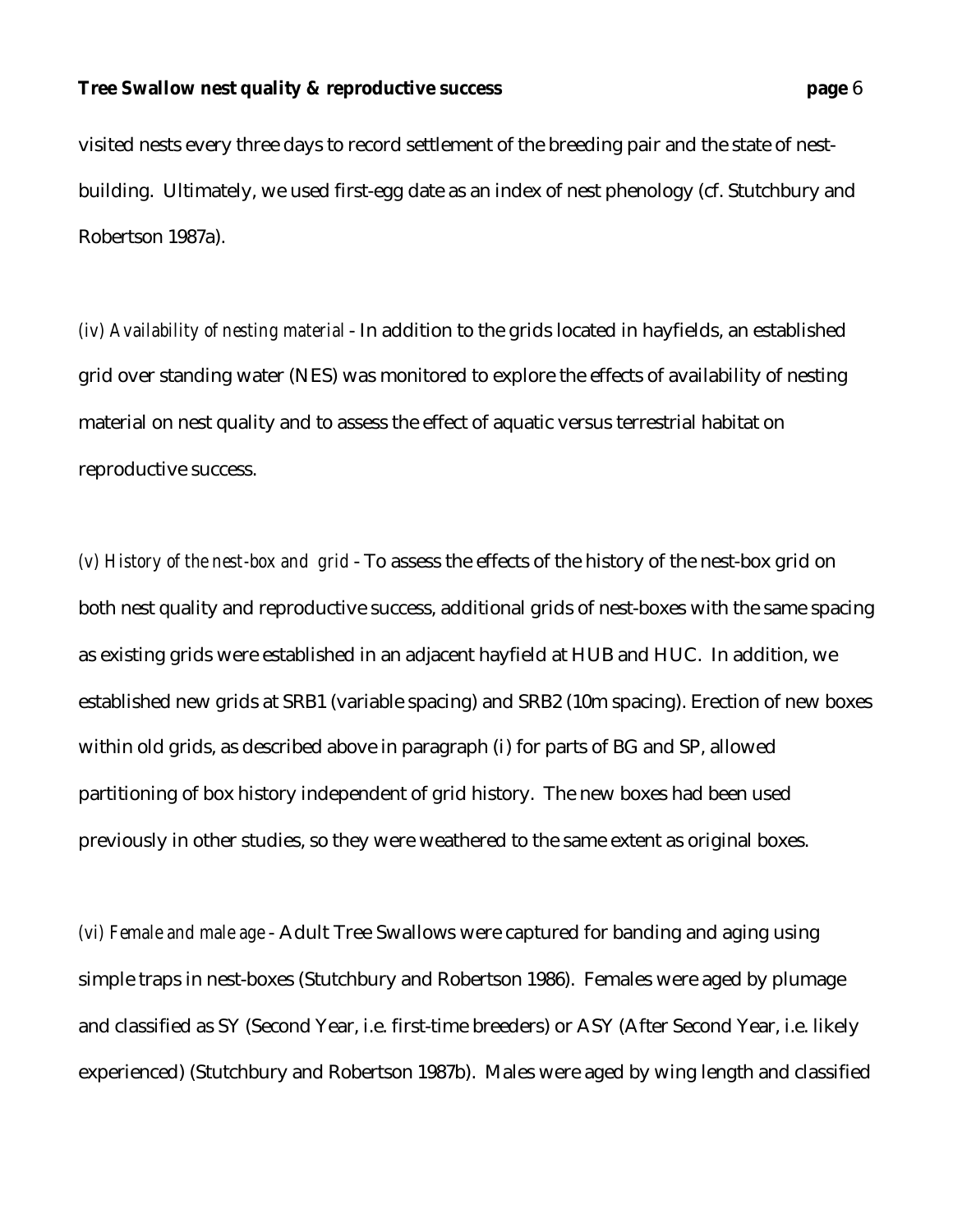as either SY or ASY when age was known, or as AHY (After Hatch Year) when age was ambiguous (Rendell, Kempenaers and Robertson, in prep.).

Nest quality - As indicators of nest quality, we measured mass of nesting material as well as the number of feathers lining the nest (cf. McCarty and Secord 1999a). All nests were weighed on the day the first egg was laid and again on hatch-day. The number of feathers lining the cup was estimated (counted if less than 10 or if possible without disruption) on first-egg day, the day following clutch completion, and hatch-day.

Reproductive success - We used clutch size, duration of incubation, hatching success, day-10 nestling mass and fledging success as indices of reproductive success. Recruitment of offspring into the breeding population is the best measure of reproductive success, but it is nearly impossible to measure. Fledging success may be the best feasible indicator of this endpoint However, the other measures listed above also provide useful landmarks for comparing between different populations or studies. At all nests, we recorded first-egg date, date of clutch completion, clutch size (number of eggs at clutch completion), hatch date, hatching success (number of eggs hatched, and eggs hatched/eggs laid), day-10 nestling mass, and fledging success (number nestlings fledged and nestlings fledged/nestlings hatched).

*Analyses.* - Statistical analyses were performed with JMP IN 4.0.2 (SAS Institute Inc. 2000). All variables that were not normally distributed (as determined by Shapiro-Wilk tests) were transformed before using in subsequent analyses. Bartlett's tests for homogeneity of variances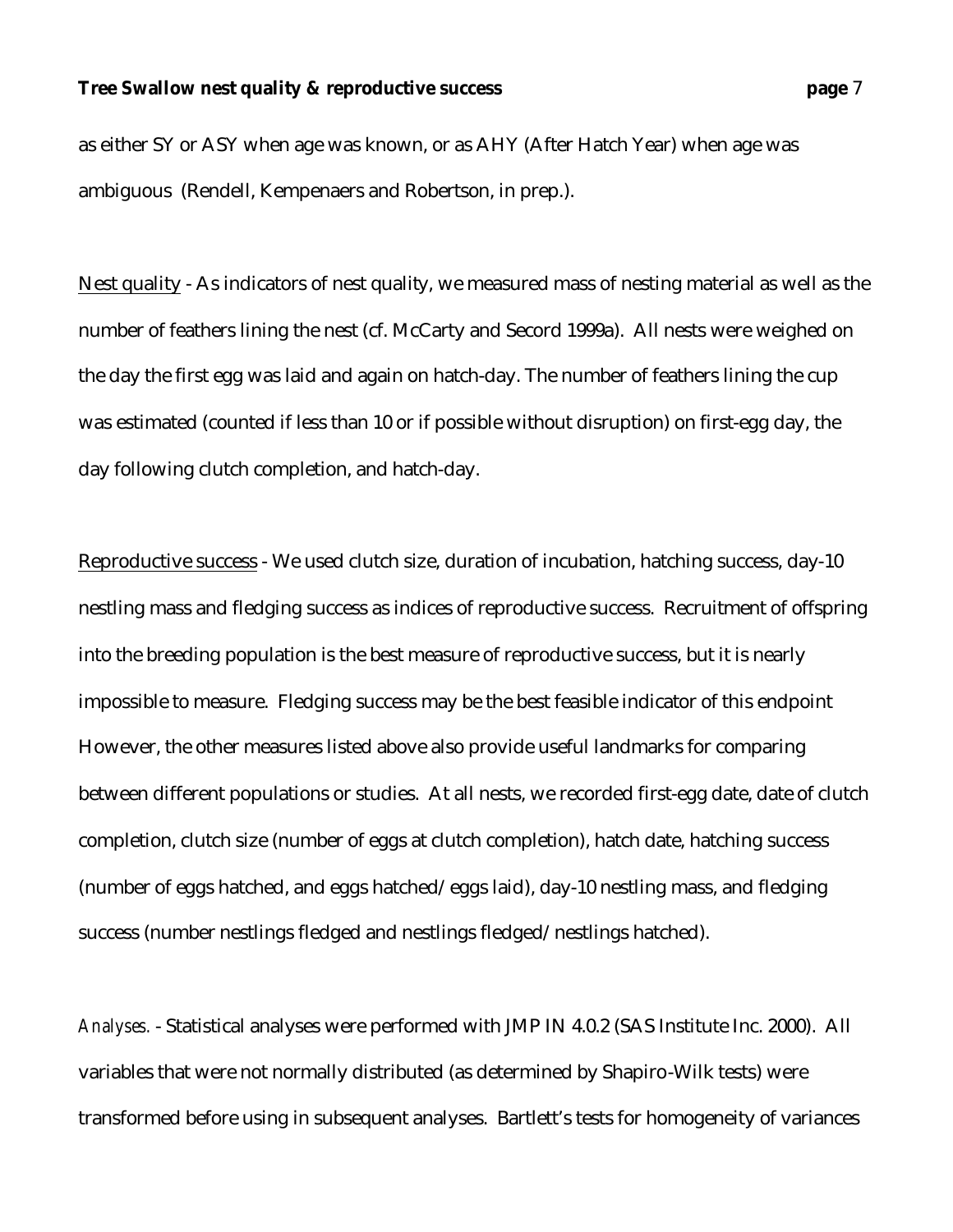were performed on both the transformed and remaining untransformed variables and no significant heteroscedasticity was detected. Non-parametric tests were performed when variables were untransformable or when there were extreme sample size differences between groups. Where required, sequential Bonferroni corrections were applied to control the groupwide type-I error rates at  $\alpha$  = 0.05 (Rice 1989). Means  $\pm$  SE of untransformed data are presented in the tables for ease of interpretation.

### **RESULTS**

The results of our study, analyzed by grid, are summarized in Tables 1 and 2 for measures of nest quality and reproductive success, respectively. The following sections describe the results relating to: (1) the effects of the six spatial and demographic variables evaluated on both nest quality and reproductive success; (2) inter-grid variations in measures of nest quality and reproductive success; and (3) the effects of nest quality on reproductive success.

### **Effects of spatial and demographic variables on nest quality and reproductive success**

*(i) Inter-nest spacing* -Distance between nest-boxes in a grid, and hence nesting density, was related to several aspects of nest quality. The number of occupied boxes within 20 meters was negatively correlated with nest mass at first egg (Spearman's Rho = -0.25, P=0.006) and nest mass at hatch (Rho =  $-0.26$ , P=0.005). That is, with more close neighbors, pairs built nests of lower mass. At greater inter-nest distance, neither of these relationships held.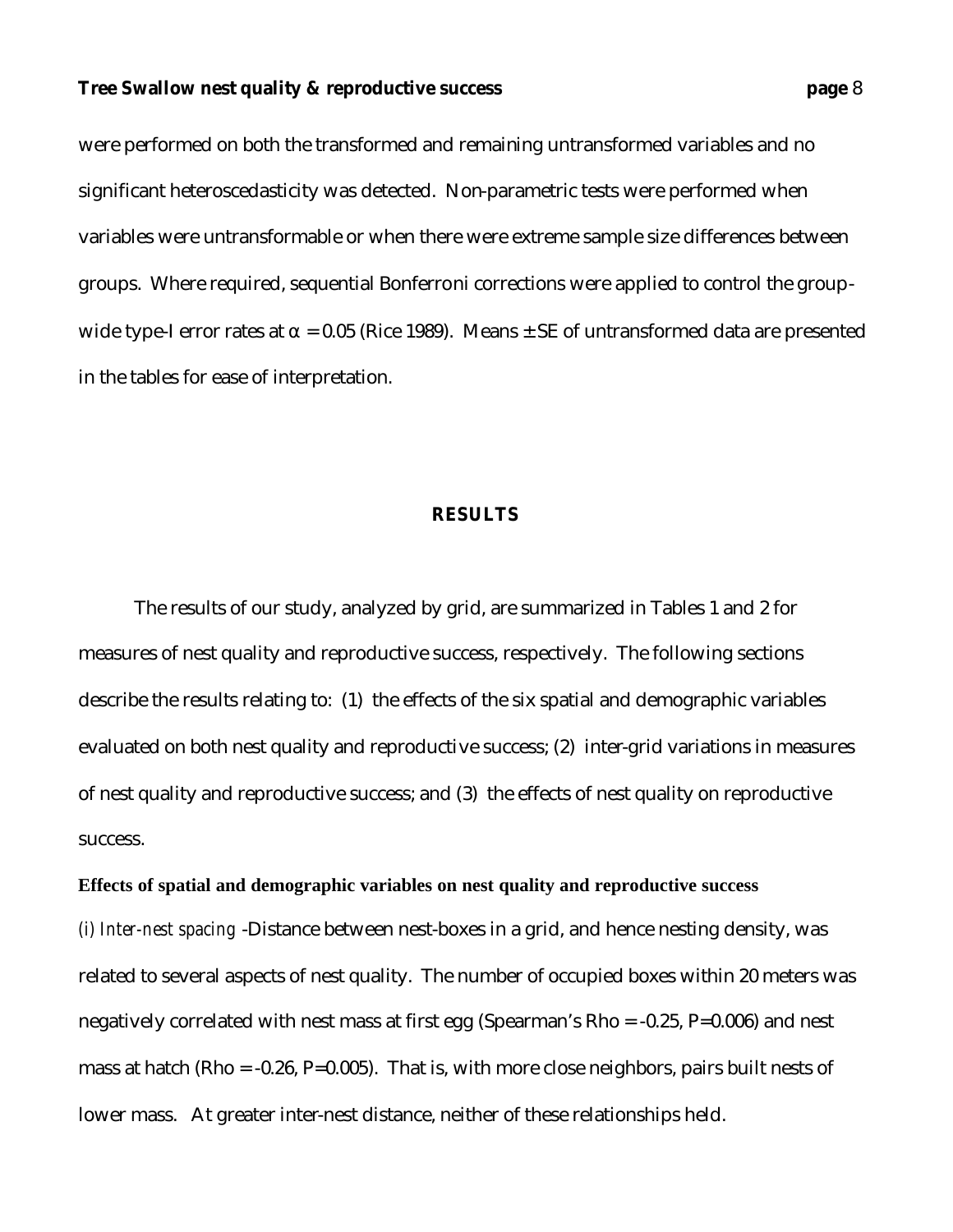Some parameters of breeding phenology and indices of reproductive success were significantly related to inter-nest spacing. The number of occupied boxes within 20 meters was negatively correlated with incubation period ( $Rho = -0.29$ ,  $P=0.002$ ); that is, incubation periods were shorter in areas of higher nest-box density. Consistent with this negative effect of too close neighbors, the number of fledglings (Rho = -0.27, P=0.004) was negatively correlated with number of boxes within 20 meters.

*(ii) Proximity to edge -* Some aspects of breeding phenology (i.e., first-egg date) and some indices of reproductive success were correlated with the proximity of an occupied nest-box to shrub or woodland vegetation. Nests further from edge had earlier first egg dates (r=-0.23, P=0.003) and larger clutch size  $(r=0.36, P=0.0001)$ , as well as a longer incubation period  $(r=0.36, P=0.0001)$ . However, there was no significant correlation between distance to edge and brood size, day-10 nestling mass, or number fledged.

SY females settled closer to edge  $(24.6 + 7.1 \text{ m})$  than did ASY females  $(35.4 + 2.7 \text{ m})$  (t = 2.09,  $df = 88$ , P=0.04), so the relationship between edge and reproductive parameters, especially clutch size, may occur because of age-dependent settling patterns, rather than an impact of edge per se.

 (*iii*) *Settlement and nest building date -* Breeding phenology, measured by first-egg date, was not correlated with either the mass of the nest or the number of feathers. Phenology was, however, related to reproductive success. First-egg date was negatively correlated with both mean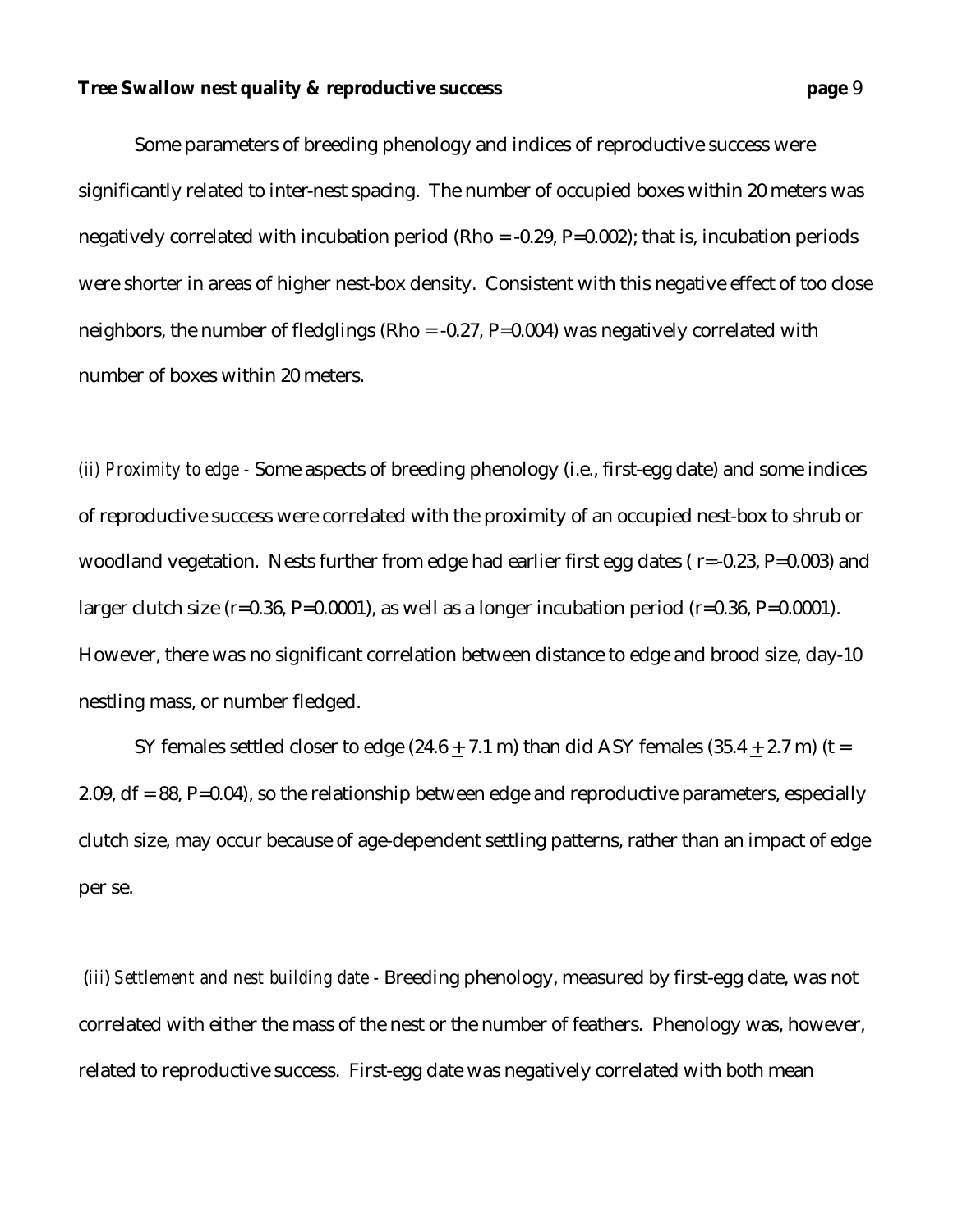nestling mass on day-10 ( $r = -0.20$ ,  $P = 0.04$ ), and with number of fledglings ( $r = -0.28$ ,  $P = 0.003$ ), meaning that earlier nests generally had higher reproductive success.

*(iv) Availability of nesting material* - There were no clear patterns relating either nest quality or reproductive success to availability of nesting material associated with aquatic versus terrestrial habitats. Although we did not directly measure availability of nesting material in relation to habitat, NES, the grid over water, did not stand out from the others in terms of either nest mass or feather number (Table 1), nor in terms of reproductive success (Table 2).

*(v) History of the grid and nest-box -* Certain aspects of nest quality appear to be related to grid and nest-box history.Contrary to expectations, birds in new grids had more feathers in their nests at last egg (new =  $14.2 + 2.3$ , old =  $7.2 + 0.5$ , U =  $2.93$ , P = 0.003), than those in older grids. However, by hatch, there were no significant differences in number of feathers in relation to grid age, nor were there differences in nest mass.

Reproductive success was also related to grid history. Birds in newly established grids nested later (First egg date (1 May = day 1) new =  $22.4 + 3.4$ , old =  $12.2 + 0.6$ ; U =  $3.34$ , P = 0.0008), had shorter incubation periods (new =  $17.8 + 0.1$ , old =  $19.0 + 0.3$ , U =  $3.63$ , P = 0.0003), had smaller clutches (new =  $4.5 + 0.2$ , old =  $5.6 + 0.1$ , U =  $3.96$ , P < 0.0001) and smaller brood sizes (new =  $4.0 + 0.3$ , old =  $4.8 + 0.2$ , U =  $2.71$ , P =  $0.007$ ) than those nesting in previously established (old) grids.

When comparing nesting parameters for newly erected boxes in previously established grids with original boxes in those same grids, it becomes apparent that the history of the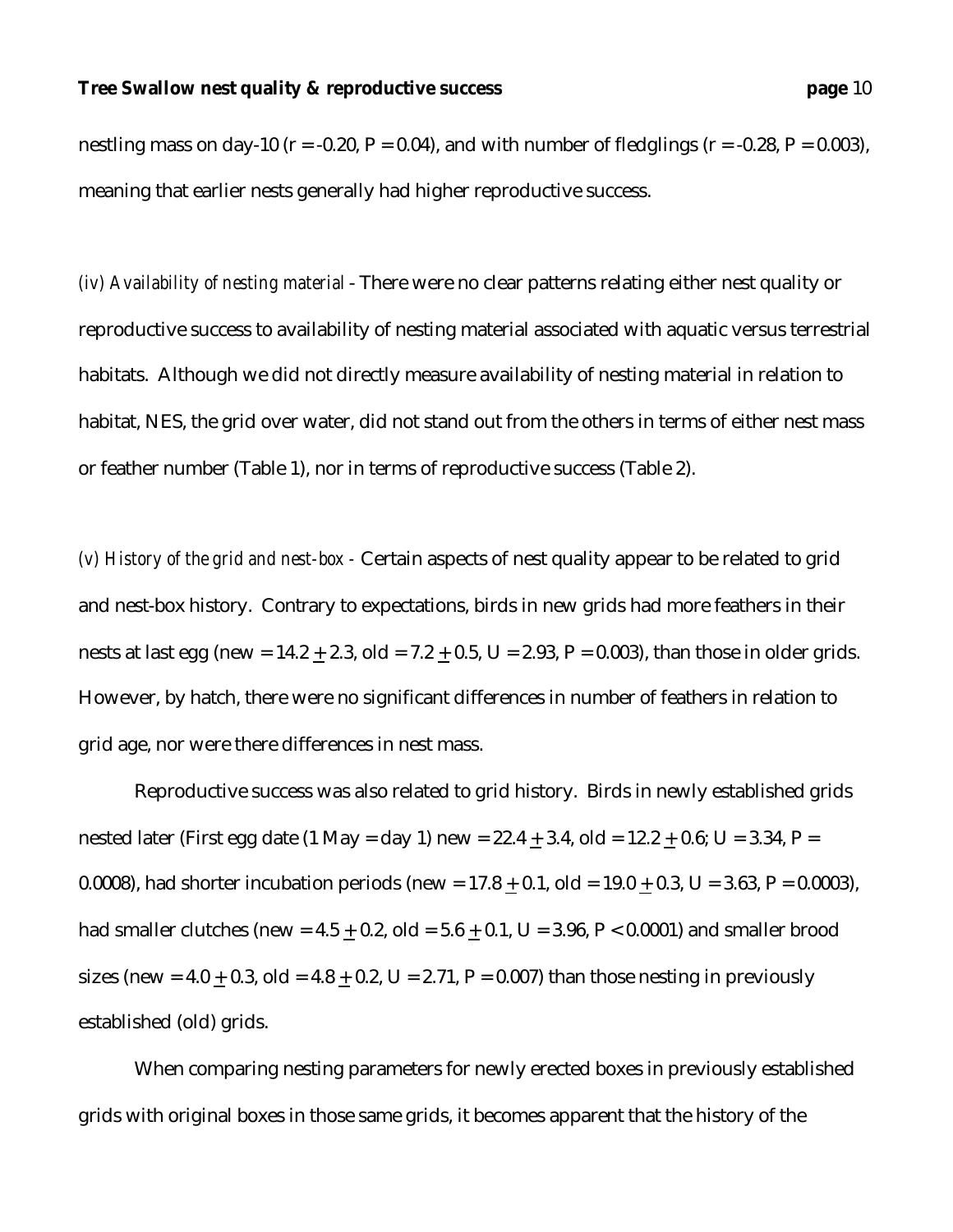individual box itself can also have an effect on nest quality and reproduction. New boxes contained nests with lower mean mass at the time of the first egg (new =  $25.7 + 1.2$ , original 31.8  $+ 1.6$ , U = 2.12, P = 0.03) and at hatch (new = 26.7 + 1.2, original = 32.4 + 1.3, U = 2.41, P = 0.02) than original boxes, although there were no differences in number of feathers at any stage.

 The history of the individual box was also related to breeding phenology and indices of reproductive success. Pairs occupying new boxes had later clutch initiation (new =  $18.5 + 2.2$ , original = 11.6 + 0.4, U = 2.67, P = 0.008), shorter incubation periods (new  $18.3 + 0.1$ , old = 19.1 + 0.3, U = 3.60, P = 0.0003), smaller clutch size (new =  $4.9 + 0.2$ , original =  $5.7 + 0.09$ , U =  $4.26$ , P < 0.0001), smaller brood size (new =  $4.2 + 0.3$ , original =  $4.9 + 0.02$ , U =  $2.77$ , P = 0.006), lower day-10 nestling mass (new =  $18.3 + 0.6$ , original =  $19.7 + 0.2$ , U =  $2.39$ , P = 0.02) and fledged fewer young per nest (new =  $2.9 + 0.4$ , original =  $4.2 + 0.2$ , U =  $2.79$ , P = 0.005) than did pairs in original boxes.

*(vi) Effects of female and male age -* Although we expected measures of nest quality to be related to female age, comparison of SY versus ASY females revealed no effects of female age on either nest mass  $(SY = 38.5 + 8.3g, ASY = 29.3 + 1.1g; Mann-Whitney U = 0.75, P = 0.46$  or number of feathers in the nest lining  $(SY = 3.4 + 1.6, ASY = 3.0 + 0.4; U = 0.29, P = 0.78)$ . However, reproductive output was related to female age as expected. ASY females had earlier first egg dates (U = 2.04, P = 0.004), laid larger clutches (ASY =  $5.7 + 0.1$ ,n=78; SY =  $4.6 + 0.3$ ,n=12; U = 3.61, P = 0.0003), had larger brood size  $(ASY = 5.1 + 0.1, SY = 4.3 + 0.4; U = 2.38, P = 0.017)$ , and fledged more young  $(ASY = 4.3 + 0.2, SY = 3.1 + 0.6, n=11; U = 2.44, P = 0.015)$  than SY females. Interestingly, ASY females also had longer incubation periods ( $U = 2.37$ ,  $P = 0.02$ ), which might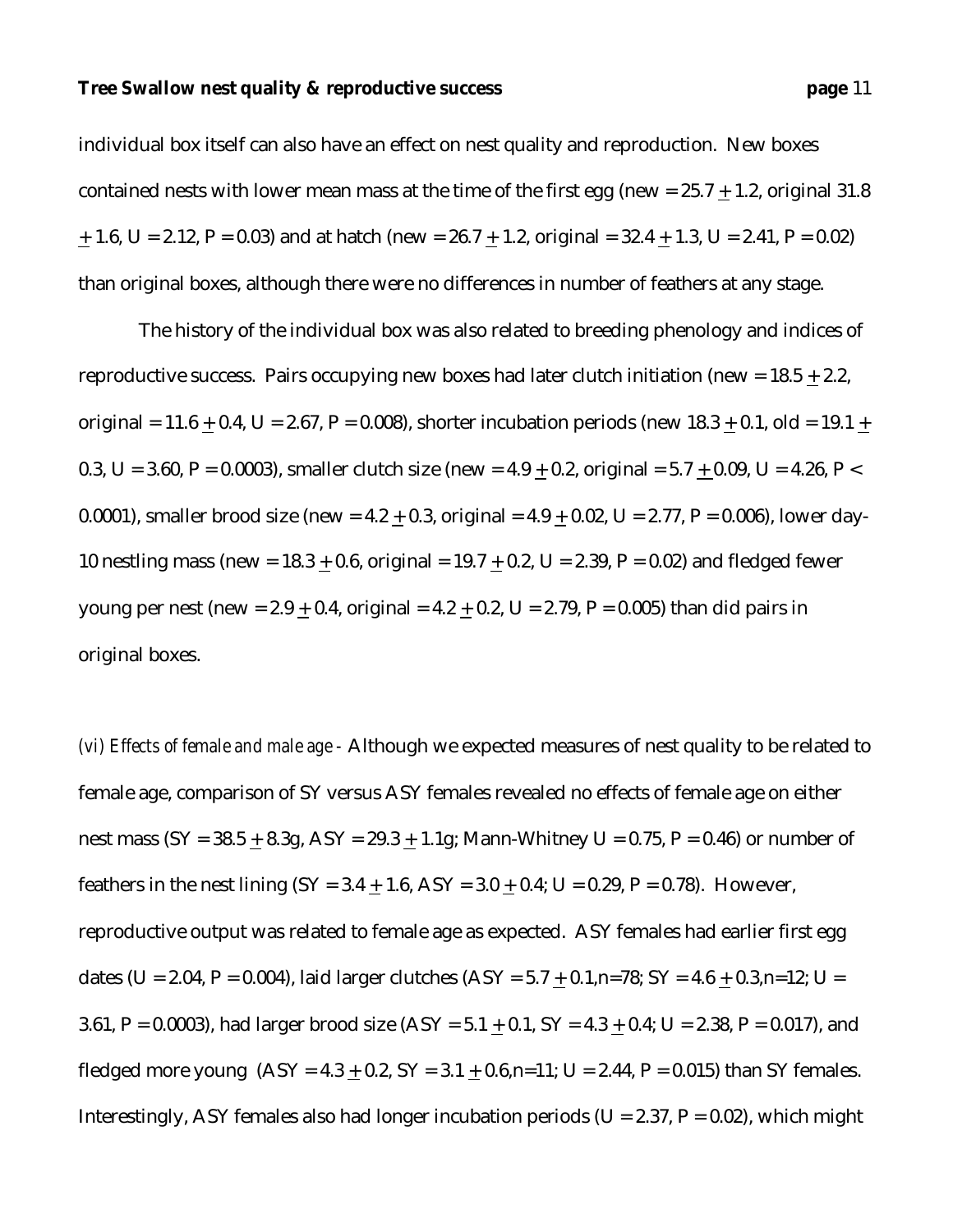simply be a function of cooler ambient temperatures early in the season when ASY females start laying.

Male age was related to number of feathers at the time the first egg was laid (Wilcoxon Z=12.0, P=0.003, SY=2.6 +0.7, AHY=2.6 + 0.6, ASY=5.7 + 1.0), but it was not related to number of feathers at either clutch completion or hatch. Male age was not related to number of young fledged, or to other indices of reproductive success.

#### **Inter-grid variation in nest quality and reproductive success**

We found significant variation among grids in measures of both nest quality and reproductive success. Some of this variation may be due to the variables examined above, or to other grid-related aspects of habitat (e.g. distance to good foraging areas), social interactions (e.g. size of the local breeding population) or other unidentified variables.

Table 1 shows the extent of variation among study grids in our measures of nest quality. Differences were especially marked for number of feathers at first egg and at clutch completion (last egg). Interestingly, by the time of hatching, the number of feathers lining the nest was not different among the 11 grids of nest boxes. Nest mass at first egg and at hatch also showed significant variation among grids, with NB (terrestrial) and NES (aquatic) having relatively high mass, ST and TG (both terrestrial) having low mass, and the other 7 grids being intermediate. It is noteworthy that neither difference in nest mass nor feather number followed obvious differences in habitat type, i.e. terrestrial versus aquatic, nor potential differences in availability of nesting materials.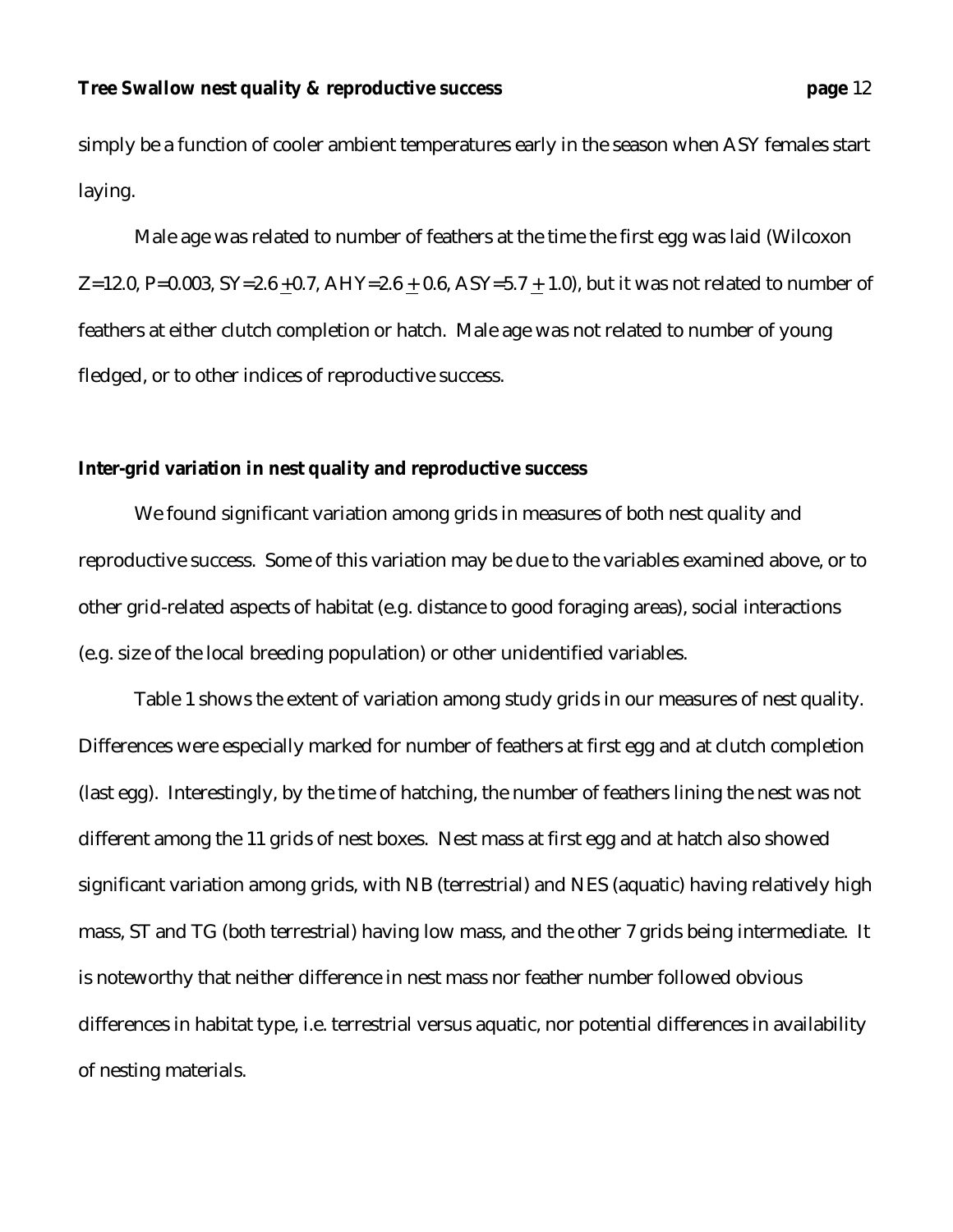We also found significant variation among grids in several measures of reproductive success, as shown in Table 2. The proportion of boxes occupied (completed clutch), the proportion of completed clutches that fledged and the proportion of hatching broods that fledged, all exhibited significant grid-to-grid variation. Also, clutch size, day-10 nestling mass, number fledged per complete clutch and number fledged per brood hatched varied significantly among grids. However, not all indices of reproductive success showed significant variation among grids. The proportion of complete clutches that hatched at least some young, the number of nestlings per clutch laid, the number of nestlings per brood, and the number fledged per successful nest showed no significant differences among the 11 grids.

#### **Effects of nest quality on reproductive success**

There was little evidence that nest quality affected reproductive success. While nest quality was related to some possible indicators of success, namely duration of the nestling period and nestling growth, nest quality was not related to actual reproductive output measured by either number or percentage of nestlings fledged.

*Incubation -* Nest quality had no effect on the length of the incubation period. Neither number of feathers at last egg (r=-0.002, F=0.0004, P=0.98) nor nest mass at first egg (r=-0.14, F=0.21, P=0.65) was related to the length of the incubation period.

*Hatch* - Neither the number of feathers at last egg nor number of feathers at hatch was significantly correlated with hatching success (# hatched/clutch size) (Spearman Rho =  $0.0041$ ,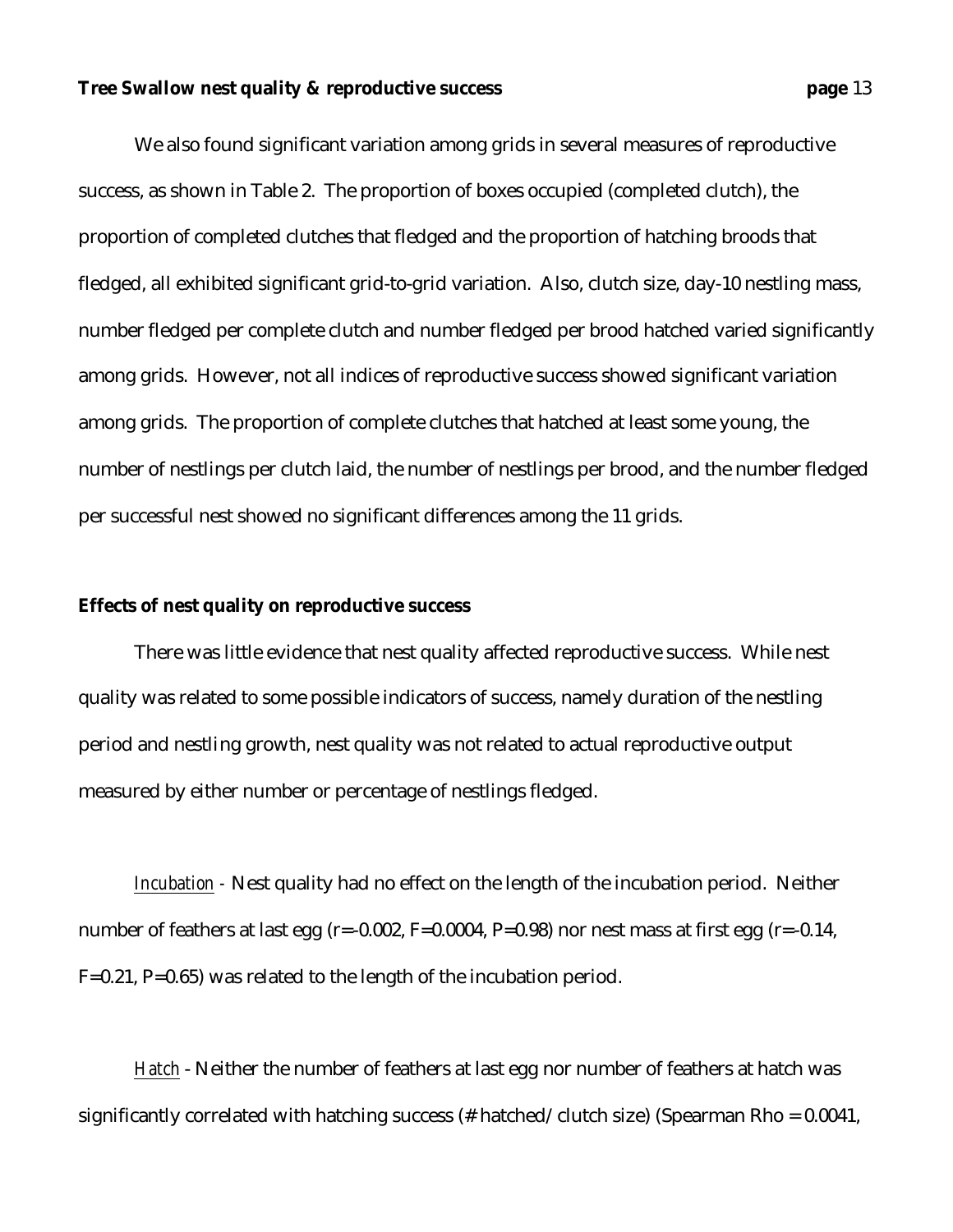P=0.96, and Rho = -0.052, P=0.58 respectively). Nest mass at hatch was also unrelated to hatching success (Rho =  $-0.0554$ , P=0.56).

*Growth & nestling period -* We did see some indication of an effect of feather number on nestling growth. Although the numbers of feathers at first egg (r=0.34, F=0.55, P=0.46) and at clutch completion ( $r=0.21$ ,  $F=1.32$ ,  $P=0.25$ ) were not significantly related to nestling mass at day-10, the number of feathers at hatch was positively related to day-10 nestling mass (r=0.06,  $F=7.86, P=0.006$ .

Nest mass did not appear to influence nestling growth. Neither nest mass at first egg  $(r=0.13, F=0.06, P=0.81)$  nor at hatch  $(r=0.61, F=0.97, P=0.33)$  was significantly related to day-10 nestling mass.

We did find that young fledged sooner from heavier, well-feathered nests. The number of feathers at hatch (r=-0.04, F=4.61, P=0.035) and nest mass at hatch (r=-1.20, F=6.39,P=0.013) were both negatively related to the length of the nestling period.

*Fledging* - Reproductive output was not significantly related to any of our measures of nest quality. Specifically, the number of feathers at first egg (r=0.29, F=0.41, p=0.52), the number of feathers at clutch completion (r=0.20, F=1.15, P=0.29), and the number of feathers at hatch (r=0.04, F=3.36, P=0.07) were all unrelated to the number fledged per nest. Similarly, fledging success measured as percent fledged (# fledged/# hatched) was not correlated with number of feathers at hatch (Rho = 0.2012, P=0.02; not significant after Bonferroni correction).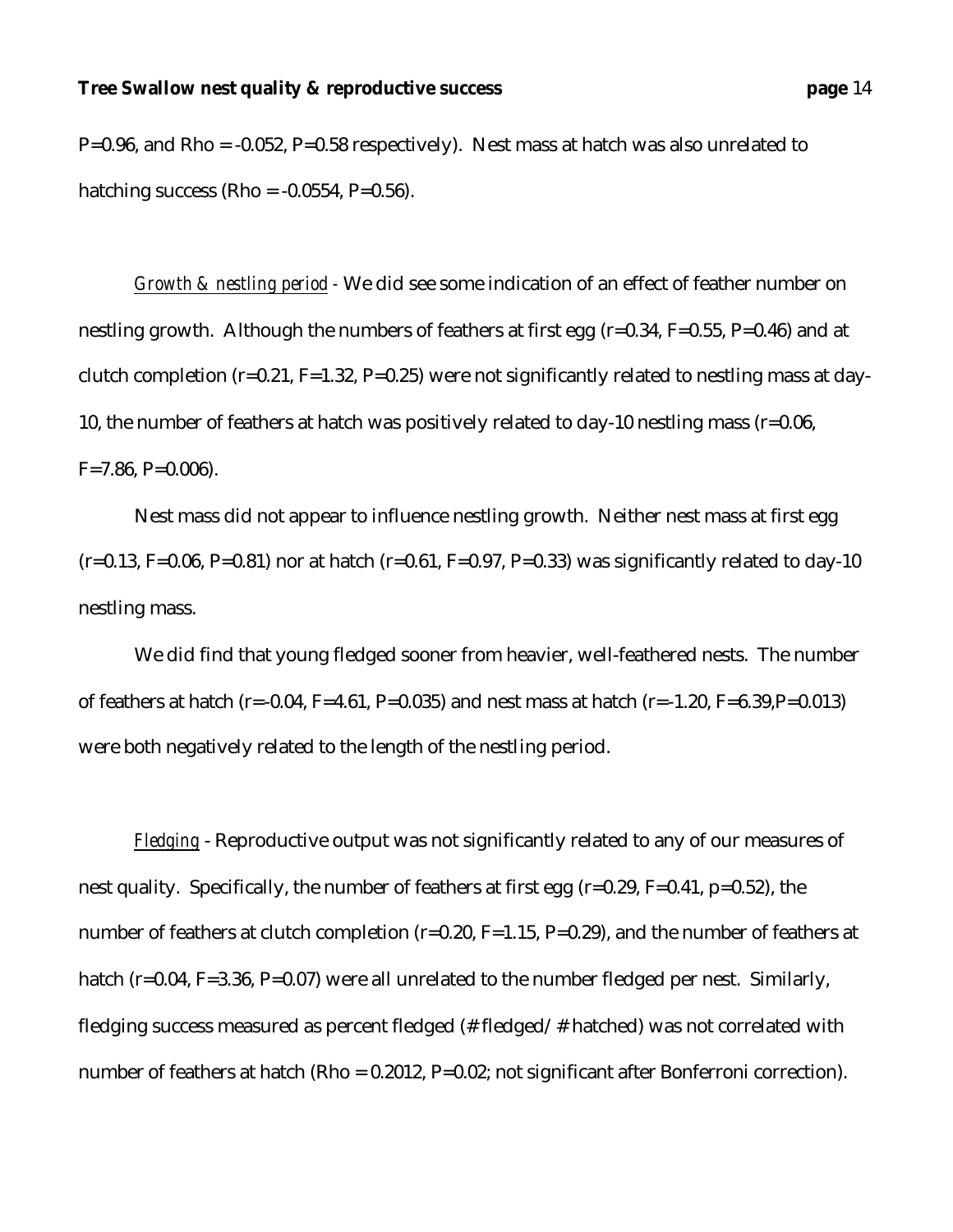Nest mass also had no direct effect on fledging success. Neither nest mass at first egg nor at hatch had an effect on the number of fledglings produced (r=0.47, R=0.69, P=0.41 and r=0.64, F=0.93, P=0.34, respectively). Likewise, nest mass at hatch had no effect on the percentage of nestlings that fledged (Rho =  $0.0069$ , P= $0.94$ ).

We did find that nestling mass at day-10 was positively related to both number fledged  $(r=0.18, F=4.85, P=0.03)$  and proportion fledged per brood  $(r=0.04, F=8.75, P=0.004)$ . As noted above, 10-day nestling mass was also positively correlated with feather number at hatch. However, since we did not find a direct correlation of feather number with fledging success, there are likely other contributors to day-10 nestling mass and hence fledging success that have nothing to do with feather number.

#### **DISCUSSION**

Our study shows that many aspects of the study grid can have a significant influence on measures of nest quality, such as nest mass and feather number, and on reproductive success. Nests at higher densities had lower nest mass at both first egg and hatch, later clutch initiation, shorter incubation periods, lower mean nestling mass at day-10, and they also produced fewer fledglings than nests with fewer or no nests within 20 m. These findings provide an adaptive explanation for earlier studies that showed within distances of about 20 m, Tree Swallows preferred to space their nests as far as possible from nesting conspecifics (Muldal et al. 1985). This and earlier studies indicate that if meaningful comparisons are to be made between Tree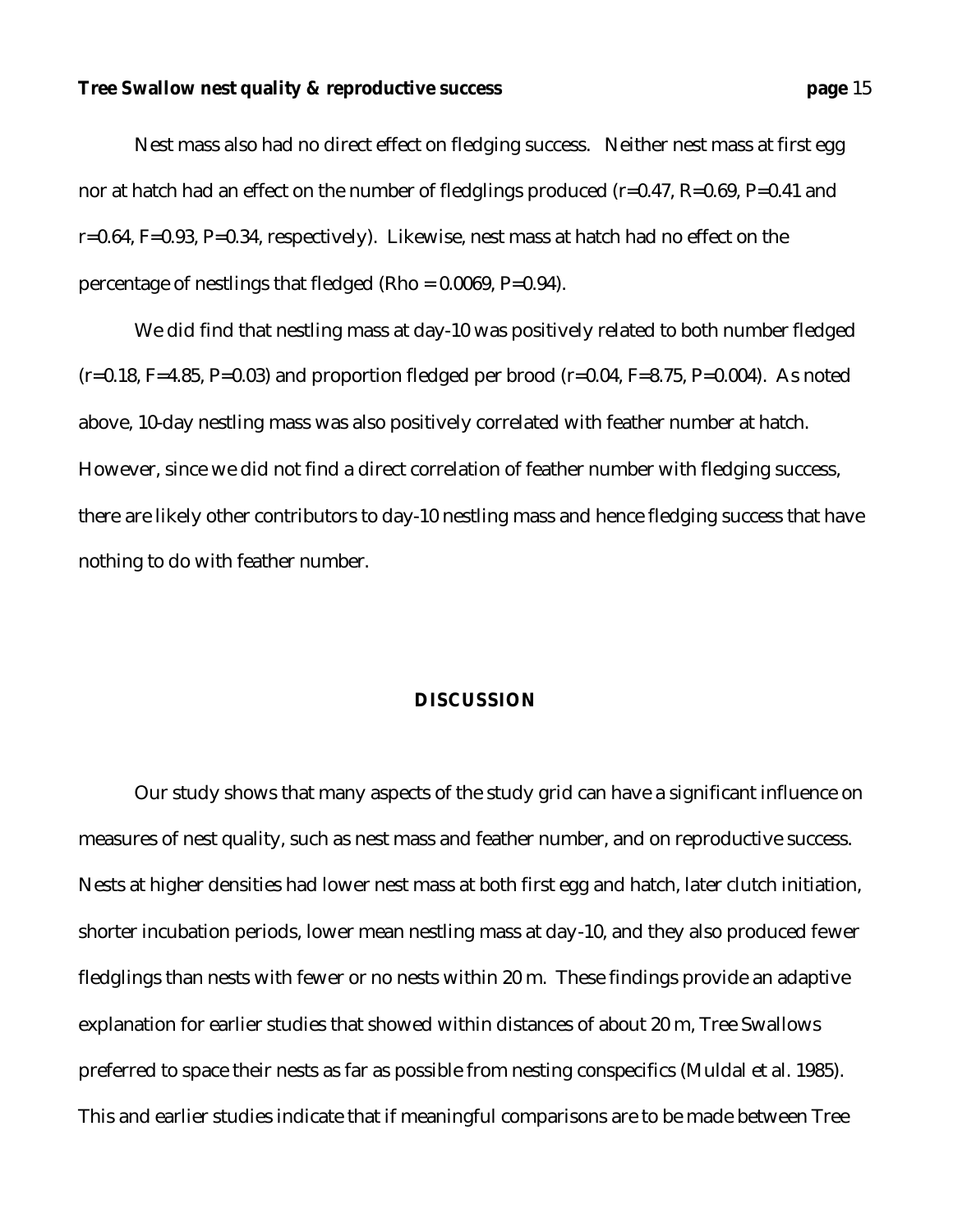Swallows breeding in different habitats, or exposed to different levels of chemicals in the environment, it is critical to provide nest boxes that are sufficiently far apart to minimize interference from neighbors, and also to achieve a level of consistency in inter-box spacing so that comparisons are meaningful.

Another aspect of nest spacing that must be considered is the location of a nest with respect to surrounding trees and shrubs. In our study, nest phenology and reproductive ecology were correlated with distance to the edge. Nests close to forest edge were less substantial in terms of mass, and clutches were smaller and were initiated later than nests more distant from the edge.

Some of these effects of spatial ecology on nest quality and reproductive success could be driven by female age. Although we did not find female age to be significantly correlated with either nest mass or feather number, we did find, as have previous studies (e.g. Stutchbury and Robertson 1988), that older females have greater reproductive success than second-year females. In terms of potential edge effects, second-year females settled closer to the edge than did aftersecond-year females. Since nests near forest edge often suffer interference from House Wrens or from snakes and other terrestrial predators, there appears to be selection against nesting near the forest edge (Rendell and Robertson 1990). Even if there were no age-related settling pattern, it is likely that experienced females would occupy the preferred nest sites away from edge, while less experienced or subordinate females would occupy nest-boxes near forest edge. Given this effect, it is critical that when making comparisons between different studies, the configuration of nest-boxes relative to forest edge is considered as a possible confounding variable. Consequently, it is important to control for both configuration of nest-boxes and age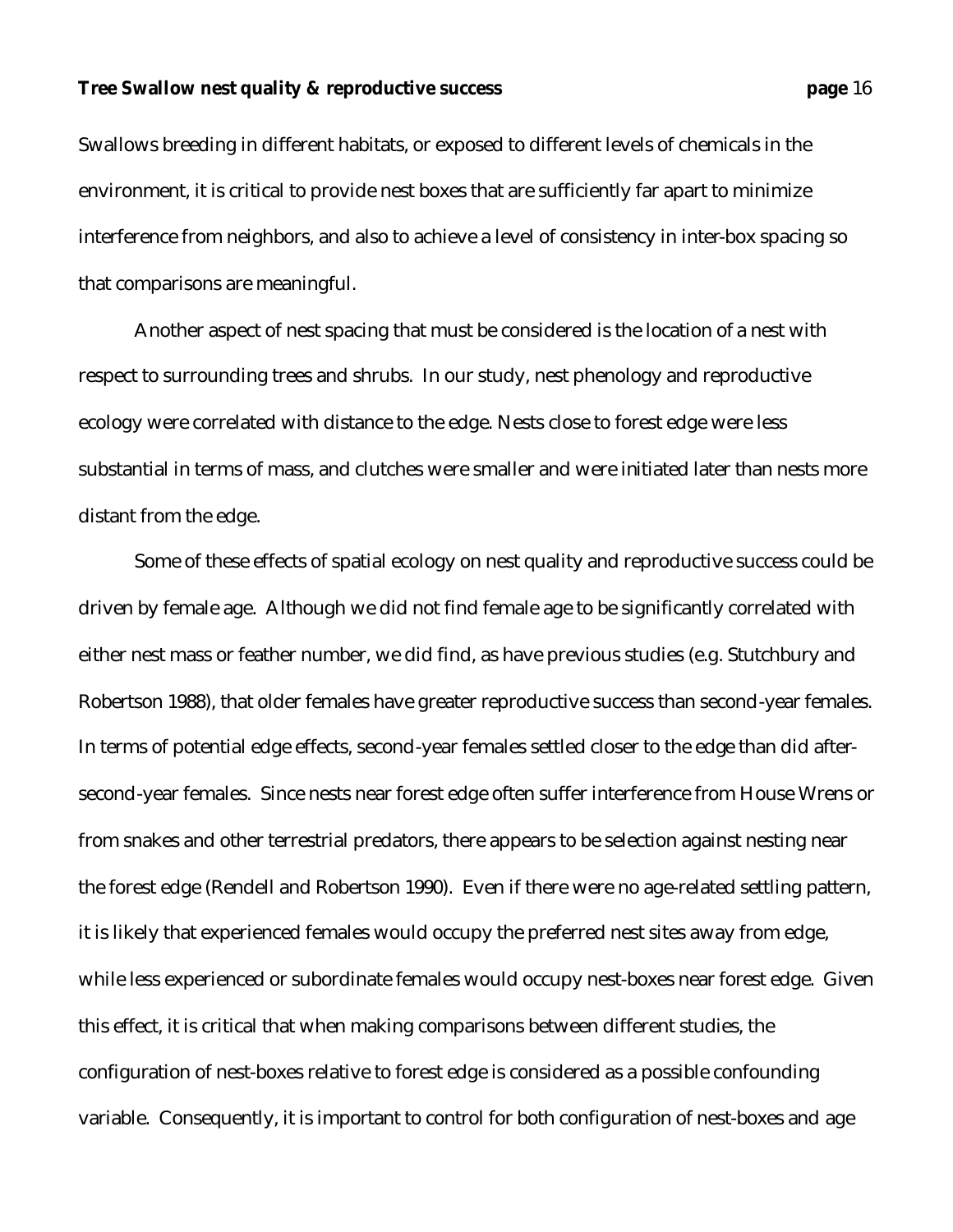of female in any situation where there may be density effects or where the age distribution might differ between study populations.

Tree Swallows are known to experience a decline in reproductive success as the season advances (Stutchbury and Robertson 1988). Part of this seasonal decline may be related to younger females nesting later, but a decline with time of the breeding season occurs even within female age classes. Results of our current study are consistent with previous work. This seasonal decline in reproductive output means that factors that can affect breeding phenology must be also considered when making comparisons between different habitats or study sites.

Although we found no differences in nest quality due to potential differences in availability of nesting materials when comparing grids in aquatic and terrestrial habitat, this is perhaps not surprising. Most of our terrestrial grids are near beaver ponds, which apparently have an ample supply of waterfowl feathers. The absence of habitat effects on reproductive success may also be due to the heterogeneous habitat in the vicinity of our study grids, with numerous ponds and hence good foraging areas nearby producing an abundance of emergent aquatic insects. That is not to say that breeding habitat can be ignored as a factor when comparing different studies. In other situations, if nest-boxes were located in an area where feathers or other nesting material were in short supply, this factor could potentially affect nest quality and/or reproductive success, independently of other environmental variables.

Our study also showed that grid and nest-box histories were correlated with both nest structure and reproductive success. For unknown reasons, nests in new grids had more feathers during early stages of nesting than those in established grids. However, by the time of hatch, the differences had disappeared. Established grids had earlier mean first egg dates, longer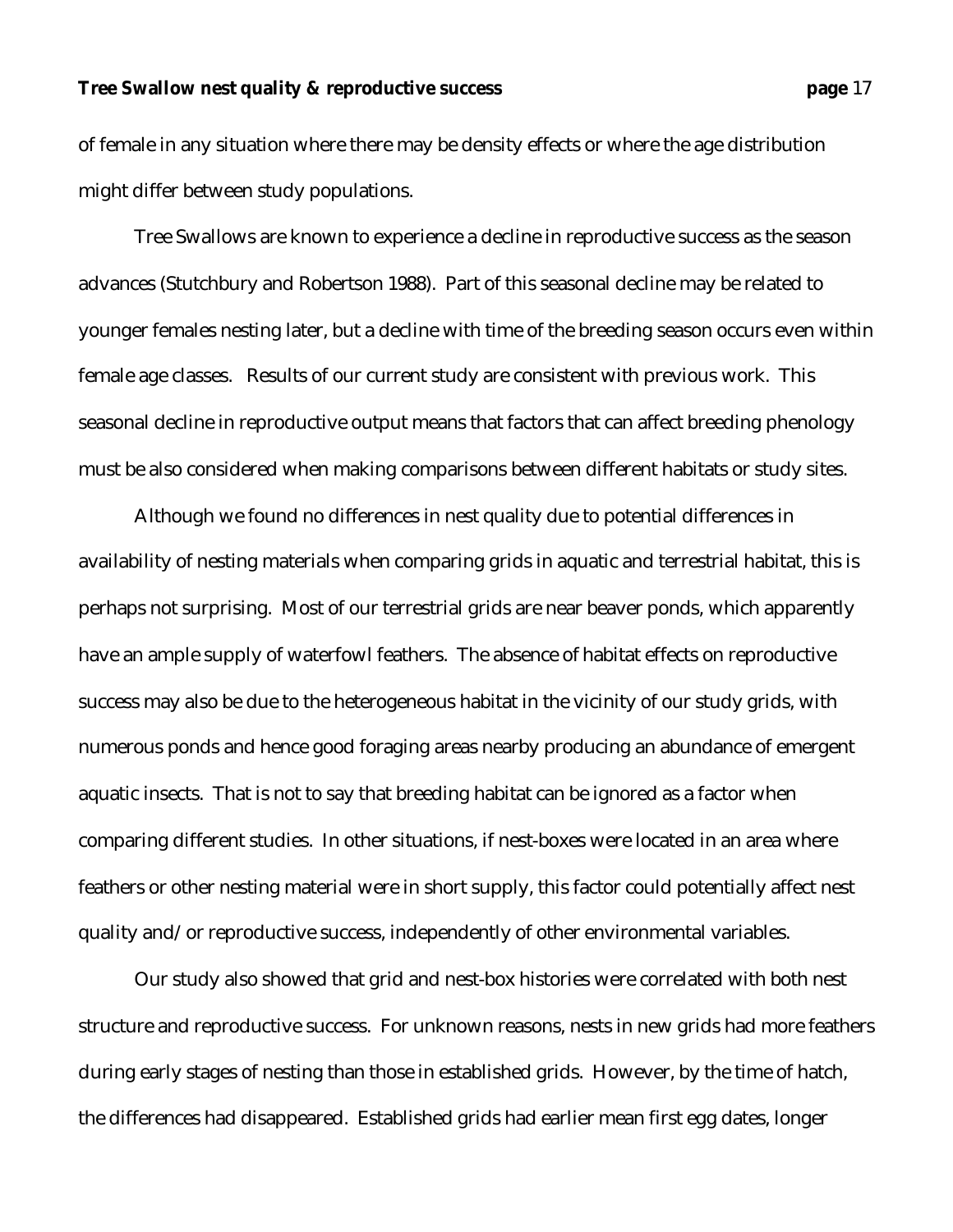incubation periods, larger mean clutch size, brood size and greater fledging success than did newly established grids. Clearly, the history of the grid, and hence the local breeding population can have an important influence on reproductive success.

Indeed, the history of the grids may have been largely responsible for the differences in reproductive success of Tree Swallows in 1994 and 1995 reported by McCarty and Secord (1999b) for sites along the Hudson River. Since their grids were first established in 1994, the grid during that year, which had lower reproductive success, was newly established, compared to 1995, by which time it was a relatively well established grid. Again, if comparisons between Tree Swallow populations in different areas, or in different years, are to be valid, the history of the populations must be comparable.

The history of the nest-box within the grid can also affect reproduction. We found that newly erected boxes in previously established grids had later laying, shorter incubation periods, smaller clutches and broods and produced fewer fledglings than boxes which were part of the original grid. Some of these relationships may be due to younger or inexperienced females settling in newly established grids or boxes. For example, Blancher and McNicol (1988) found that older boxes attracted a significantly greater proportion of adult females than newly erected boxes did. Other factors related to nest-box history may also affect nesting behavior and success. It is likely that aggressive interactions are more common at higher density (Mitchell and Robertson 1996), and perhaps in newly established grids or boxes, resulting in a trade-off between defending the nest site and nest-building or caring for the brood. Whatever the cause of the relationships, it is necessary to control for all variables that can affect reproductive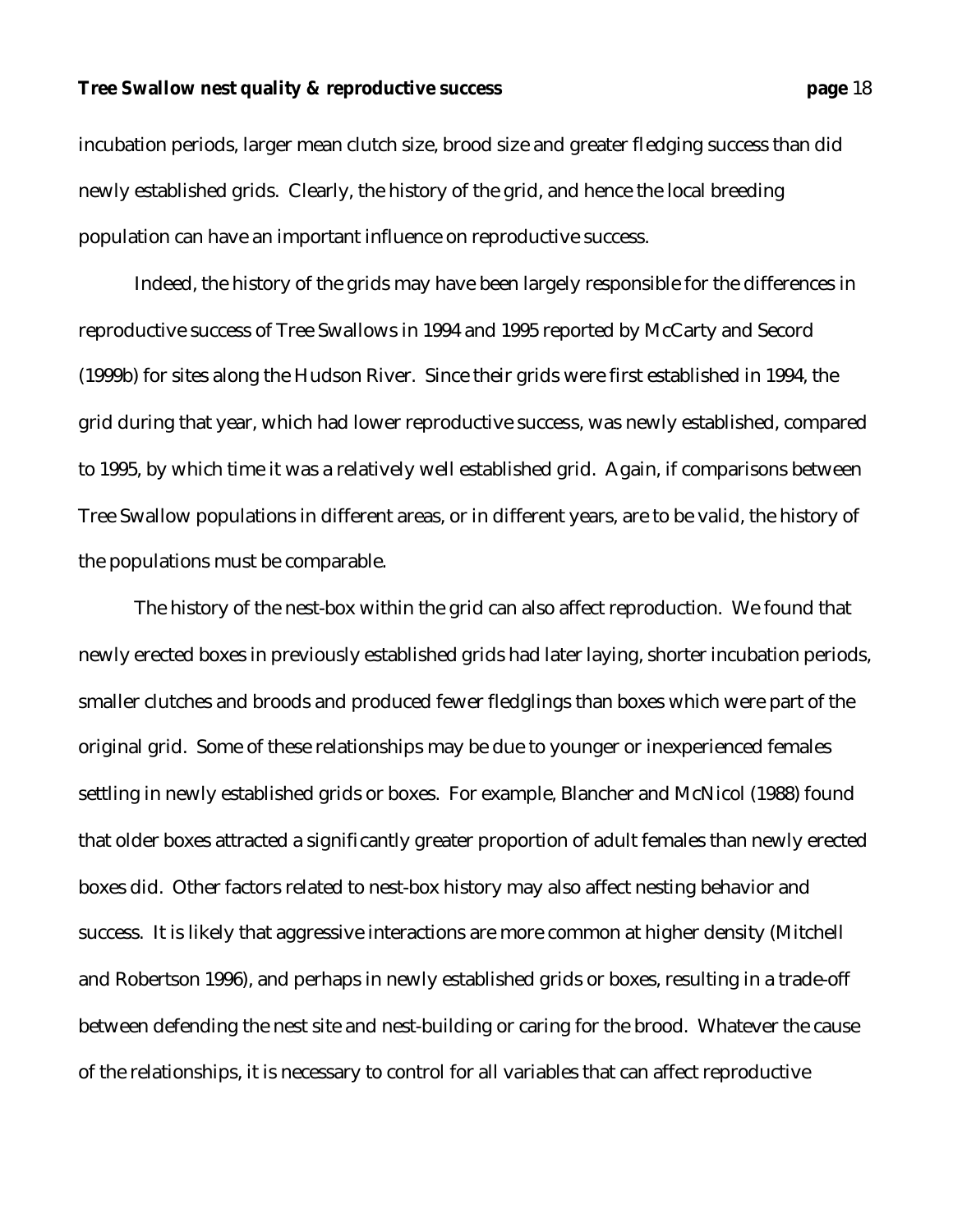success when analyzing for potential effects of any particular environmental variable on reproductive success of Tree Swallows.

### **Inter-grid variation**

McCarty and Secord (1999a) examined nest quality in Tree Swallows in a number of grids with differing levels of chemical exposure. They found significant variation in nest quality among grids that coincided with varying levels of chemical exposures and suggested that food chain exposures to the birds led to abnormal nest-building behaviour. In our study, Tree Swallows occupying all eleven grids were presumably exposed to similarly low levels of environmental contamination, and individuals nesting in these grids would have occupied similar winter habitat and followed the same migration pathways. Consequently, there is no reason to believe that there are differences in exposure to chemicals in the environment among the resident birds occupying the grids of this study. Nevertheless, Tree Swallows nesting in the 11 grids of our study showed significant variation among grids, both in measures of nest quality and in reproductive success. Indeed, the mean clutch size varied from 4.0 to 5.93 eggs across the 11 grids in our study, compared to a range of 5.2 to 6.0 reported by McCarty and Secord (1999). Likewise, the mean nestling mass on day 10 in our 11 grids ranged from 16.10 to 23.30 g, whereas McCarty and Secord (1999) reported that the mean nestling mass on day 10 ranged from 19.1 to 21.8 g. Our analysis reveals that the variation is influenced by inter-nest spacing, the configuration of the grid relative to surrounding forest, breeding phenology, history of the nest-box and the grid, and female age distribution, as discussed above, as well as perhaps other unidentified variables. Clearly, a number of factors unrelated to chemicals in the environment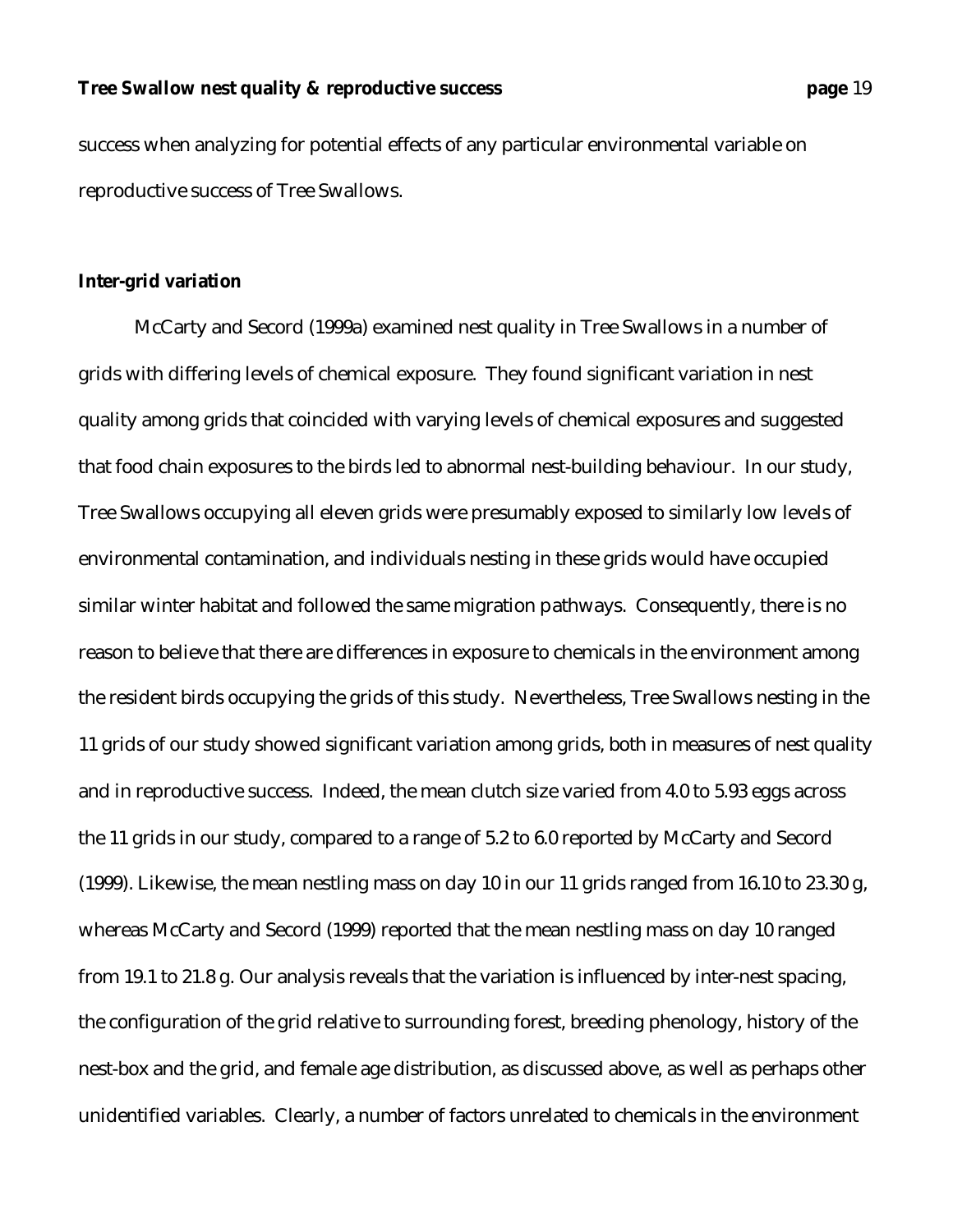can affect both nest quality and reproductive success. Thus, to determine whether chemicals in the environment affect reproduction, it is first necessary to control for these other factors.

#### **Effect of nest quality on reproductive success**

This study revealed little evidence that measures of nest quality, namely number of feathers lining the nest cup and nest mass, affect reproductive success. Indeed, we found no direct effects of these nest attributes on either the length of the incubation period or on reproductive success. However, we did find that nestlings in well-feathered nests grew faster and required a shorter time in the nest prior to fledging.

Studies by Winkler (1993), Lombardo et al. (1995), McCarty and Secord (1999a) and this one, that examine the effects of nest quality on reproductive success, have produced mixed results (Table 3). Two of three studies that measured incubation time found that it is slightly shorter in well-feathered nests. All four studies found that a well-feathered nest was correlated with faster nestling growth (nestling mass on day 10 or day 12). Three of four studies found well-feathered nests had earlier fledging than poorly feathered nests. Most importantly, however, only one of the four studies found a relationship between number of feathers at hatch and the number of young fledged from the nest, and that was from an experimental study (Lombardo et al. 1995) in which all feathers were removed from some nests. Consequently, there is little evidence that the normal range of feather lining found in nests has an impact on reproductive success.

Nest mass is similarly variable in its effect on reproduction. Neither McCarty and Secord (1999a) nor this study found a significant relationship between nest mass and nestling growth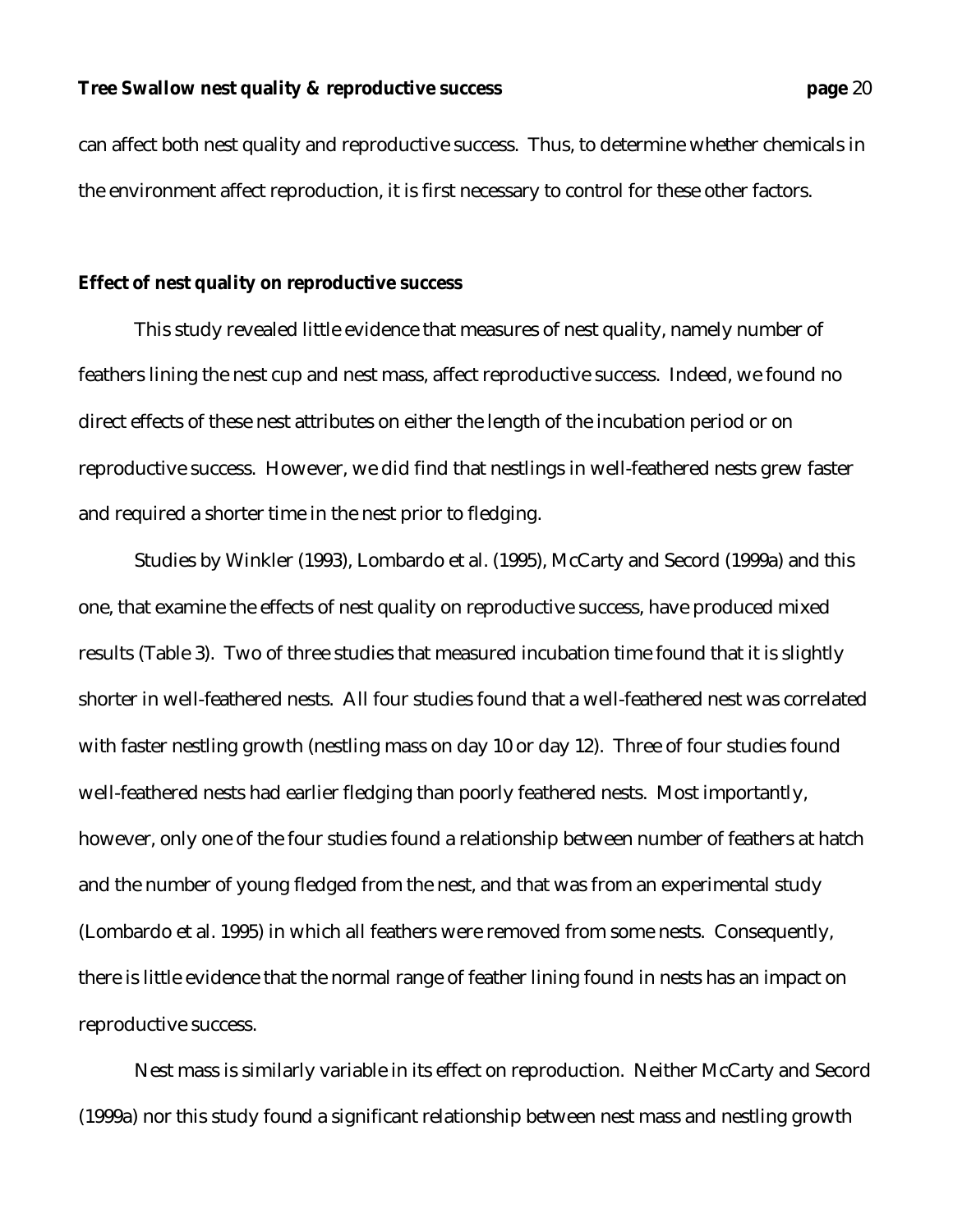or fledging success. Lombardo (1994) did find some aspects of nest mass correlated with hatching success in part of the season, but not later, when nestling hyperthermia was more pronounced in more massive nests. Taken together, it seems that while feather lining and nest mass may play a role in determining nesting success in some cases, the effect is quite variable. Clearly, we cannot assume that nest mass and feather number are meaningful measures of nest quality, nor predictors of reproductive success.

#### **Summary**

This study demonstrates that a number of variables related to spatial ecology and anthropogenic influences such as grid or nest-box history can influence both the quality of the nest and reproductive success of Tree Swallows (summarized in Table 4). Consequently, if meaningful conclusions are to be drawn about the effects of factors such as chemical exposure on Tree Swallow nesting behaviour and reproductive success, it is important that these other variables be carefully controlled. Without consideration of the confounding effects of inter-nest spacing, distance to edge, breeding phenology, habitat, history of the nest-box and the grid, and female age, it is inappropriate to try to claim causal relationships between exposures to chemicals in the environment and either nest quality or reproductive effects in Tree Swallows. Additionally, our study indicates little or no effect of nest quality on reproductive success in this species.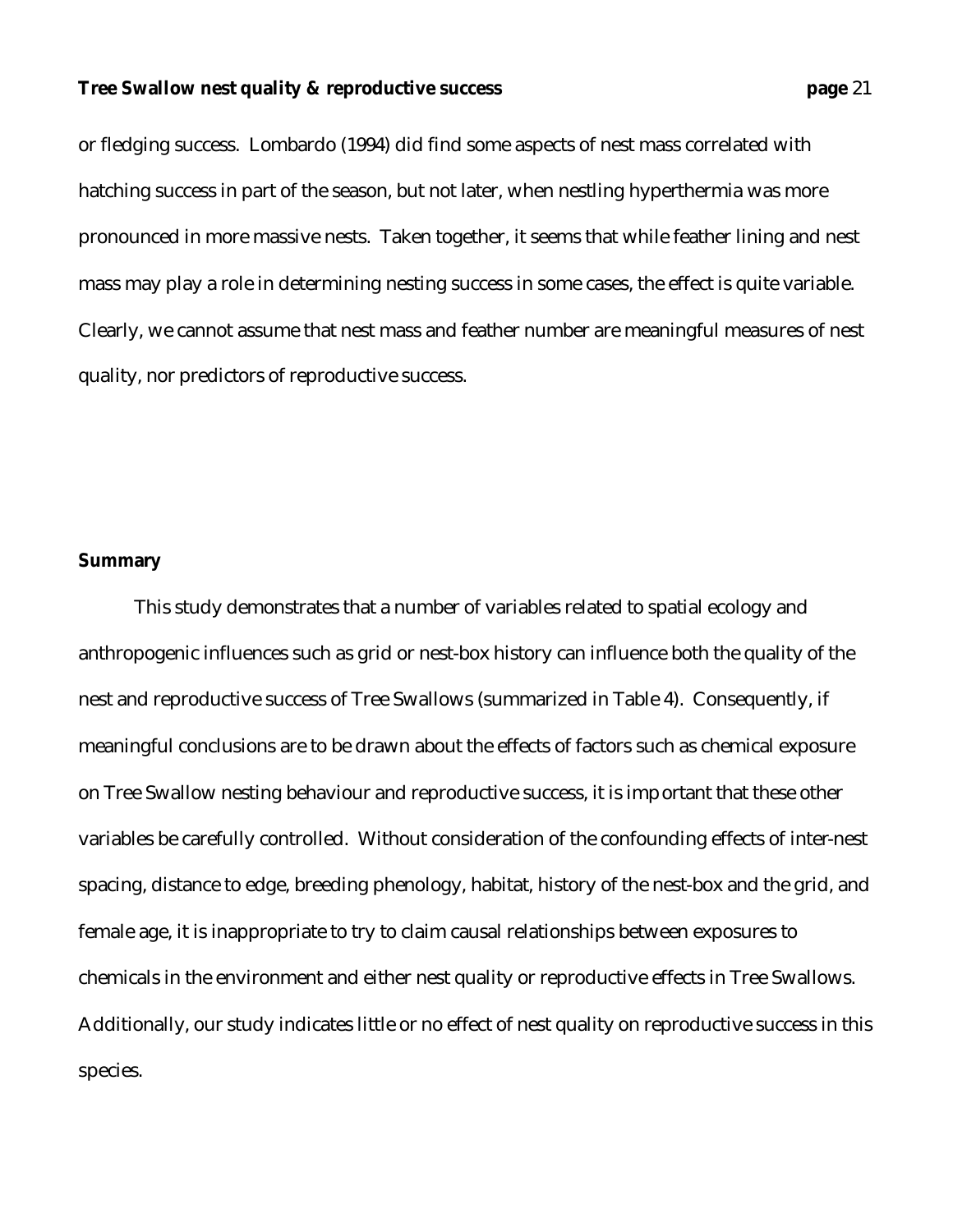#### **ACKNOWLEDGEMENTS**

Sean Male, Gillian Glen-Worrall and Mary Stapleton assisted with collection of the field data. The facilities, study habitats and logistical support of the Queen's University Biological Station contributed to the success of this project. This study was funded through a grant from the General Electric Company.

### **REFERENCES CITED**

- Blancher, P.J. and D.K. McNicol. 1988. Breeding biology of tree swallows in relation to wetland acidity. Canadian Journal of Zoology 66: 842-849.
- Lombardo, M.P. 1994. Nest architecture and reproductive performance in Tree Swallows (*Tachycineta bicolor)*. Auk 111: 814-824.
- Lombardo, M.P., R.M. Bosman, C.A. Faro, S.G. Houtteman and T.S. Kluisza. 1995. Effect of feathers as nest insulation on incubation behavior and reproductive performance of Tree Swallows (*Tachycineta bicolor*). Auk 112: 973-981.
- McCarty, J.P. and A.L. Secord. 1999a. Nest-building behavior in PCB-contaminated Tree Swallows. Auk 116: 55-63.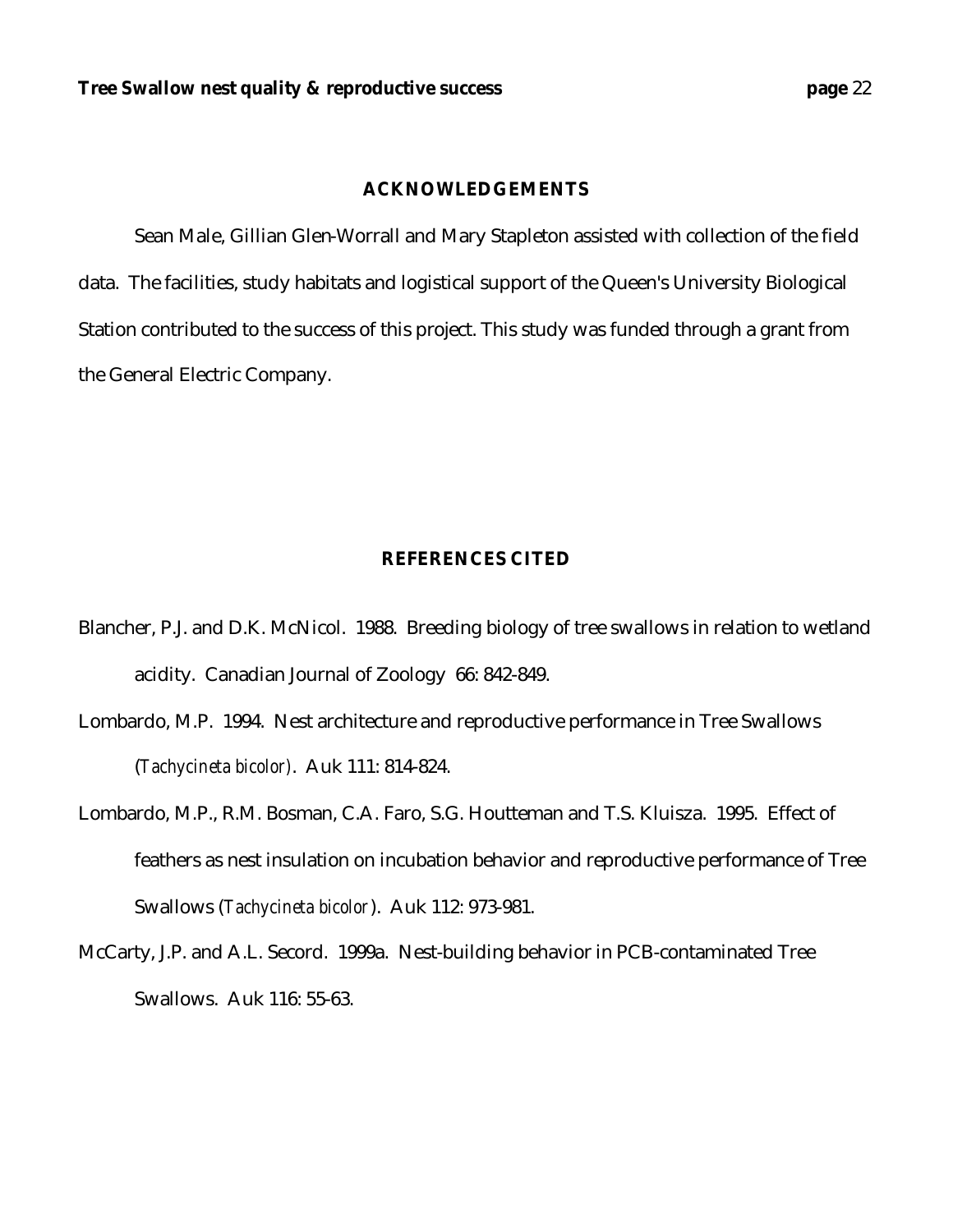- McCarty, J.P. and A.L. Secord. 1999b. Reproductive ecology of Tree Swallows (*Tachycineta bicolor*) with high levels of polychlorinated biphenyl contamination. Environmental Toxicology and Chemistry 18: 1433-1439.
- Mitchell, J.S. and R.J.Robertson. 1996. Extra nest site occupancy by Tree Swallows: Do floaters avoid nest sites near settled pairs? Wilson Bulletin 108: 797-802.
- Muldal, A., H.L. Gibbs and R.J. Robertson. 1985. Preferred nest spacing of an obligate cavitynesting bird, the Tree Swallow. Condor 87: 356-363.
- Rendell, W.B., B. Kempenaers and R.J. Robertson. in prep. Rules for ageing male Tree Swallows using wing length.
- Rendell, W.B. and R.J. Robertson. 1989. Nest-site characteristics, reproductive success and cavity availablity for Tree Swallows breeding in natural cavities. Condor 91: 875-885.
- Rendell, W.B. and R.J. Robertson. 1990. Influence of forest edge on nest-site selection by Tree Swallows. Wilson Bulletin 102: 634-644.
- Rendell, W.B. and R.J. Robertson. 1991. Competition for cavities among Great Crested Flycatchers, *Myiarchus crinitus*, Northern Flickers, *Colaptes auratus*, and Tree Swallows, *Tachycineta bicolor*. Canadian Field-Naturalist 105: 113-114.

Rice, W. R. 1989. Analyzing tables of statistical tests. Evolution 43: 223-225.

Robertson, R.J. and W.B. Rendell. 1990. A comparison of the breeding ecology of a secondary cavity nesting bird, the Tree Swallow, (*Tachycineta bicolor*), in nest boxes and natural cavities. Canadian Journal of Zoology 68: 1046-1052.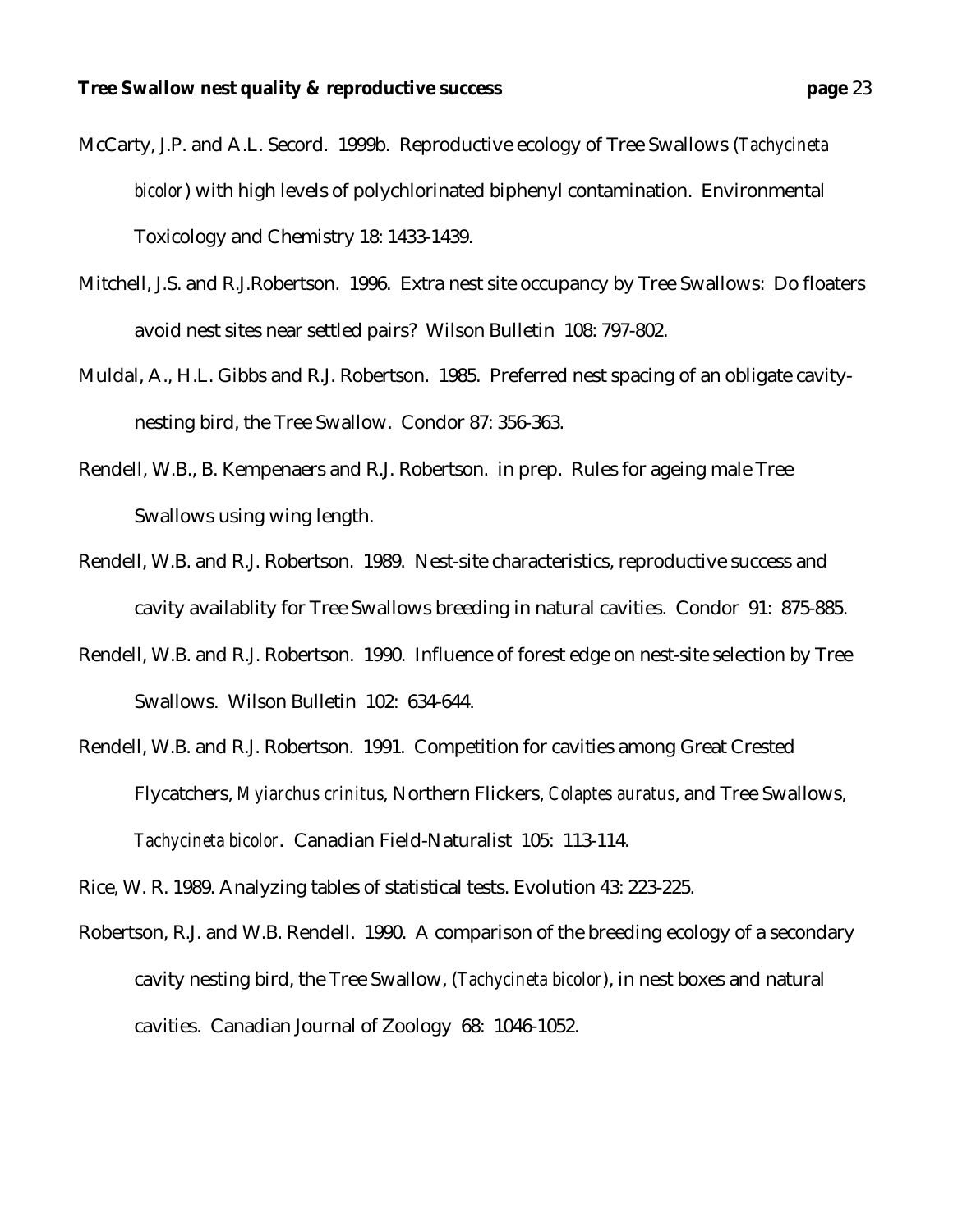Robertson, R.J., B.J. Stutchbury and R.R. Cohen. 1992. Tree Swallow. In The Birds of North America, No. 11 (A. Poole, P. Stettenheim and F. Gill, Eds.). Philadelphia: The Acadamy of Natural Sciences; Washington, D.C.: The American Ornithologists' Union.

SAS Institute Inc. 2000. JMP IN 4.0.2. SAS Institute Inc., Cary, North Carolina.

- Stutchbury, B.J. and R.J. Robertson. 1986. A simple trap for catching birds in nest boxes. Journal of Field Ornithology 57: 64-65.
- Stutchbury, B.J. and R.J. Robertson. 1987a. Do nest building and first egg dates reflect settlement patterns in the Tree Swallow? Condor 89: 587-593.
- Stutchbury, B.J. and R.J. Robertson. 1987b. Two methods of sexing adult Tree Swallows before they begin breeding. Journal of Field Ornithology 58: 236-242.
- Stutchbury, B.J. and R.J. Robertson. 1988. Within-season and age-related patterns of reproductive performance in female tree swallows (*Tachycineta bicolor*). Canadian Journal of Zoology 66: 827-834.
- Winkler, D.W. 1993. Use and importance of feathers as nest lining in Tree Swallows (*Tachycineta bicolor*). Auk 110: 29-36.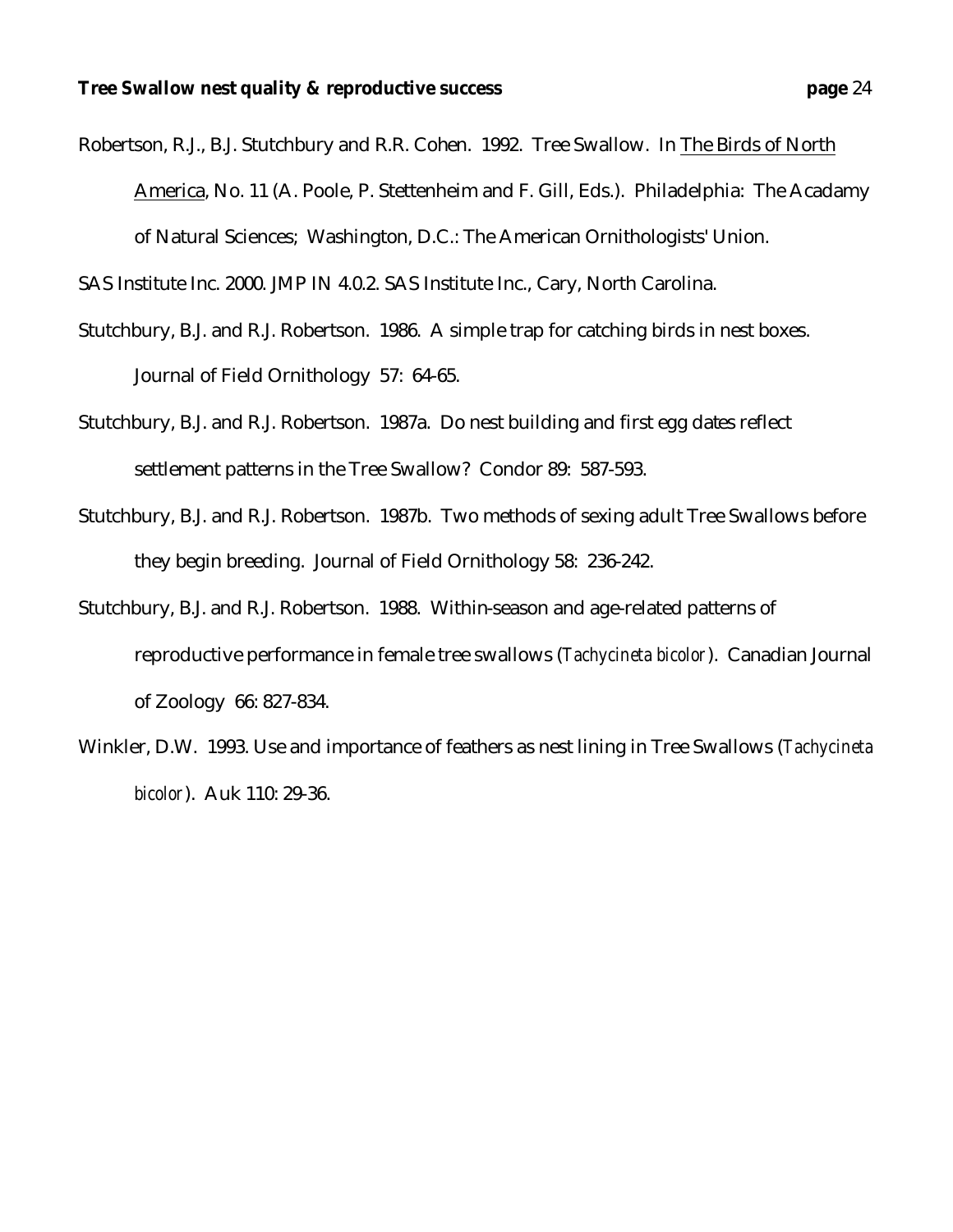Table 1. Quality of Tree Swallow nests measured by nest mass and number of feathers lining the nest cup in 11 study grids in eastern Ontario. Treatment indicates grid history, inter-box spacing (along rows and columns), and presence of edge boxes. Values are mean ± SE of untransformed variables, with *n* in parentheses; *F* values are from ANOVAs testing the effect of grid on nest quality. Within rows, grids that share a letter in the superscript do not differ significantly based on Tukey-Kramer HSD post-hoc tests. Bold-faced *P*-values are significant following sequential Bonferroni correction for multiple comparisons.

| Grid                                 | <b>BG</b>                                                                                           | HU                                    | <b>HUB</b>                           | <b>HUC</b>                              | NB                                        | <b>NES</b>                           | <b>SP</b>                                                        | SRB1                                | SRB <sub>2</sub>              | <b>ST</b>                               | TG                                      | $\cal F$ | $\overline{P}$ |
|--------------------------------------|-----------------------------------------------------------------------------------------------------|---------------------------------------|--------------------------------------|-----------------------------------------|-------------------------------------------|--------------------------------------|------------------------------------------------------------------|-------------------------------------|-------------------------------|-----------------------------------------|-----------------------------------------|----------|----------------|
| Treatment                            | "new" boxes in<br>existing grid,<br>$1/2$ grid at 20 n<br>& $1/2$ at $40 \text{ m}$<br>+ edge boxes | existing grid<br>at $40 \text{ m}$    | new grid<br>at $40 \text{ m}$        | new grid<br>at 20 m                     | existing grid<br>at $40m$<br>+ edge boxes | over water<br>$20$ to $40$ m         | $1/2$ grid<br>at $20 \text{ m}$<br>$1/2$ at 40 m<br>+ edge boxes | new grid,<br>variable spacing       | new gric<br>at $10 \text{ m}$ | existing grid at<br>$21 \text{ m}$      | existing grid at<br>40 <sub>m</sub>     |          |                |
| First Egg<br><b>Nest Mass</b><br>(g) | $26.5 \pm 1.4$ <sup>a,b</sup><br>(30)                                                               | $29.5 \pm 2.3$ <sup>a,b</sup><br>(17) | $28.1 \pm 0.7$ <sup>a,b</sup><br>(2) | $27.4 \pm 3.6$ <sup>ab</sup><br>(4)     | $34.0 \pm 3.3$ <sup>a</sup><br>(10)       | $40.1 \pm 3.7^{\circ}$<br>(30)       | $28.7 \pm 1.8$ <sup>ab</sup><br>(7)                              | $25.5 \pm 2.3$ <sup>ab</sup><br>(6) | 22.4<br>(1)                   | $18.7 \pm 2.0^{\mathrm{b}}$<br>(7)      | $18.5 \pm 1.5^{\mathrm{b}}$<br>(5)      | 5.62     | < 0.0001       |
| Hatch Nest<br>Mass $(g)$             | $26.9 \pm 1.3$ <sup>a,b</sup><br>(28)                                                               | $31.2 \pm 2.2$ <sup>ab</sup><br>(17)  | $29.1 \pm 1.3$ <sup>ab</sup><br>(2)  | $27.5 \pm 4.2$ <sup>ab</sup><br>(4)     | $35.7 \pm 2.6$ <sup>a</sup><br>(9)        | $38.6 \pm 2.5$ <sup>a</sup><br>(30)  | $29.8 \pm 2.6$ <sup>ab</sup><br>(6)                              | $26.5 \pm 2.0$ <sup>ab</sup><br>(6) | 27.0<br>(1)                   | $21.1 \pm 0.6^{\circ}$<br>(6)           | $21.0 \pm 1.7$ <sup>b</sup><br>(5)      | 5.51     | < 0.0001       |
| First Egg<br>Feathers                | $1.7 \pm 0.7$ <sup>a,b,c</sup><br>(30)                                                              | $3.9 \pm 1.0^{b,d}$<br>(17)           | $14.5 \pm 2.5$ <sup>e</sup><br>(2)   | $4.3 \pm 1.6$ <sup>a,b,c,e</sup><br>(4) | $1.4 \pm 0.6$ <sup>a,b,d</sup><br>(10)    | $5.1 \pm 0.6$ <sup>d,e</sup><br>(30) | $0.0 \pm 0.0$ <sup>c</sup><br>(7)                                | $3.2 \pm 1.0^{a,b,c,e}$<br>(6)      | 4.0<br>(1)                    | $3.9 \pm 2.1$ <sup>a,b,c,d</sup><br>(7) | $0.2 \pm 0.2$ <sup>a,b,c,d</sup><br>(5) | 7.38     | < 0.0001       |
| Last Egg<br>Feathers                 | $5.4\pm0.8$ $^{\rm a}$<br>(30)                                                                      | $10.0 \pm 0.8^{b}$<br>(17)            | $20.0 \pm 4.0^{\circ}$<br>(2)        | $14.0 \pm 4.5^{b}$<br>(4)               | $3.9 \pm 1.4^{\text{a}}$<br>(10)          | $10.5 \pm 0.8$ <sup>a</sup><br>(30)  | $2.0 \pm 1.2$ <sup>a</sup><br>(7)                                | $13.0 \pm 3.8^{\rm b}$<br>(6)       | 10.0<br>(1)                   | $6.0 \pm 2.2$ <sup>a,b</sup><br>(6)     | $4.6 \pm 1.4^{a,b}$<br>(5)              | 9.21     | < 0.0001       |
| Hatch<br>Feathers                    | $19.3 \pm 1.6$<br>(28)                                                                              | $27.4 \pm 2.3$<br>(17)                | $23.0 \pm 0.0$<br>(2)                | $21.3 \pm 3.6$<br>(4)                   | $17.0 \pm 2.3$<br>(9)                     | $23.3 \pm 1.6$<br>(30)               | $14.0 \pm 4.2$<br>(6)                                            | $23.7 \pm 6.1$<br>(6)               | 32.0<br>(1)                   | $22.0 \pm 6.1$<br>(6)                   | $17.2 \pm 2.7$<br>(5)                   | 1.89     | 0.06           |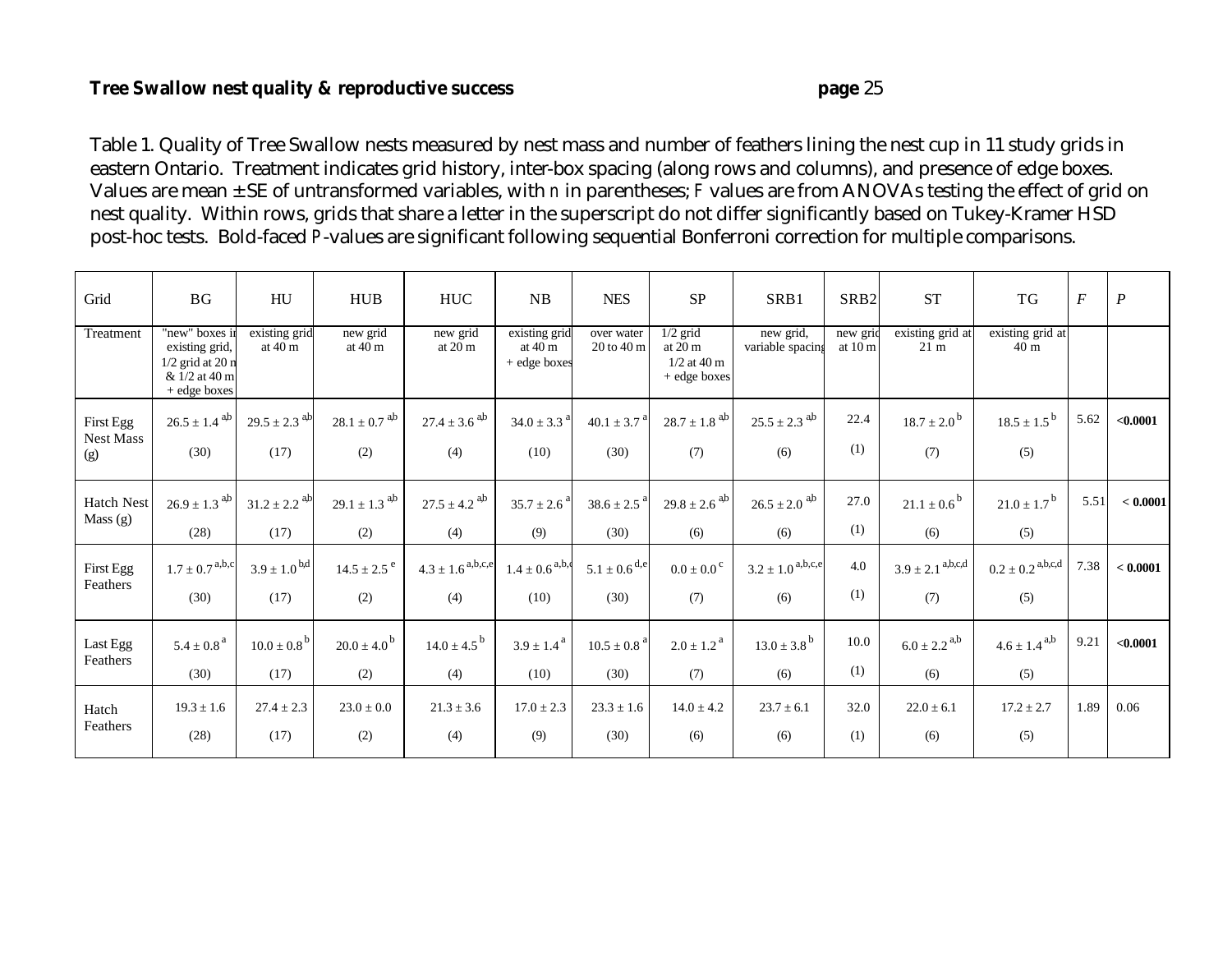| Grid                                                | BG                                                                                      | HU                                 | <b>HUB</b>           | <b>HUC</b>                    | NB                                                 | <b>NES</b>                   | SP                                                      | SRB1                             | SRB <sub>2</sub>     | <b>ST</b>                         | TG                                 | <b>Stats</b>                         |
|-----------------------------------------------------|-----------------------------------------------------------------------------------------|------------------------------------|----------------------|-------------------------------|----------------------------------------------------|------------------------------|---------------------------------------------------------|----------------------------------|----------------------|-----------------------------------|------------------------------------|--------------------------------------|
| Treatment                                           | "new" boxes in<br>existing grid,<br>$1/2$ grid at 20 n<br>& 1/2 at 40 m<br>+ edge boxes | existing grid<br>at $40 \text{ m}$ | new grid<br>at $40m$ | new grid<br>at $20 \text{ m}$ | existing grid a<br>40 <sub>m</sub><br>+ edge boxes | over water<br>$20$ to $40$ m | $1/2$ grid<br>at $20m$<br>$1/2$ at 40 m<br>+ edge boxes | new grid,<br>variable<br>spacing | new grid<br>at $10m$ | existing grid a<br>$21 \text{ m}$ | existing grid a<br>40 <sub>m</sub> |                                      |
| # boxes                                             | $\overline{53}$                                                                         | 24                                 | $\overline{8}$       | $\overline{15}$               | $\overline{17}$                                    | 35                           | 19                                                      | 25                               | 9                    | 12                                | 10                                 |                                      |
| First egg date<br>Mean $\pm$ 1 SE                   | $13 \pm 1$                                                                              | $10+1$                             | $25 + 13$            | $23 + 8$                      | $13 + 2$                                           | $11 + 1$                     | $17 + 4$                                                | $22 + 5$                         | $16 + 1$             | $14 + 3$                          | $13 \pm 1$                         |                                      |
| # clutches<br>completed                             | 30                                                                                      | 17                                 | $\overline{2}$       | $\overline{4}$                | 10                                                 | 30                           | $\tau$                                                  | 6                                | $\mathbf{1}$         | $\tau$                            | 5                                  |                                      |
| % boxes with<br>complete clutch                     | 56.60%                                                                                  | 70.83%                             | 25.00%               | 26.67%                        | 58.82%                                             | 85.71%                       | 36.84%                                                  | 24.00%                           | 11.11%               | 58.33%                            | 50.00%                             | $Xi^2=42.16$<br>$df=10$<br>P<0.001   |
| clutch size                                         | $5.43^{a,b}$                                                                            | 5.76 <sup>a</sup>                  | $4.00^{a,b}$         | $5.00^{4b}$                   | $5.30^{4b}$                                        | $5.93^{ab}$                  | $5.29^{ab}$                                             | 4.33 $b$                         | 5.00                 | $5.00^{4b}$                       | $5.60^{4b}$                        | $F = 3.72$                           |
| $(Mean + SE)$                                       | $\pm 0.11$                                                                              | $\pm 0.16$                         | $+0.00$              | $\pm 0.41$                    | $+0.30$                                            | $\pm 0.13$                   | $\pm 0.18$                                              | $\pm 0.42$                       |                      | $+0.75$                           | $\pm$ 0.25                         | $df=9$<br>$P=0.0004$                 |
| $#$ broods<br>hatched                               | 28                                                                                      | $\overline{17}$                    | $\overline{2}$       | $\overline{4}$                | $\overline{9}$                                     | 30                           | 6                                                       | 6                                |                      | 6                                 | $\overline{5}$                     |                                      |
| % clutches<br>hatched                               | 93.33%                                                                                  | 100.00%                            | 100.00%              | 100.00%                       | 90.00%                                             | 100.00%                      | 85.71%                                                  | 100.00%                          | 100.00%              | 85.71%                            | 100.00%                            | $Xi^2 = 7.66$<br>$df=10$<br>$P=0.98$ |
| nestlings/brood<br>$(Mean + SE)$                    | 4.79<br>$+0.24$                                                                         | 5.06<br>$+0.25$                    | 4.00<br>$+0.00$      | 4.25<br>$+0.63$               | 5.11<br>$+0.31$                                    | 5.17<br>$\pm$ 0.21           | 5.16<br>$\pm 0.17$                                      | 4.17<br>$\pm 0.54$               | 2.00                 | 5.17<br>$+0.40$                   | 5.24<br>$+0.26$                    | $F=1.05$<br>$df=9$<br>$P = 0.41$     |
| neslings/clutch<br>laid<br>$(Mean + SE)$            | 4.47<br>$+0.31$                                                                         | 5.06<br>$\pm$ 0.25                 | 4.00<br>$+0.00$      | 4.25<br>$\pm 0.63$            | 4.60<br>$\pm 0.58$                                 | 5.17<br>$\pm$ 0.21           | 4.43<br>$\pm 0.75$                                      | 4.17<br>$\pm$ 0.54               | 2.00                 | 4.43<br>$\pm$ 0.81                | 5.24<br>$\pm 0.26$                 | $F = 0.86$<br>$df=9$<br>$P=0.56$     |
| D <sub>10</sub> mass<br>$(Mean + SE)$               | $18.90^{a,b}$<br>$+0.36$                                                                | $20.57$ <sup>a</sup><br>$\pm 0.50$ | $\sim$               | $16.10^{t}$<br>$+2.93$        | $20.12^{a,b}$<br>$\pm 0.69$                        | $19.78^{a,b}$<br>$+0.33$     | $18.46$ <sup>a,t</sup><br>±1.09                         | $18.85^{a,b}$<br>$\pm 1.10$      | 23.30                | $20.30^{a,b}$<br>$+0.72$          | $16.87^{a,b}$<br>$+1.31$           | $F = 3.13$<br>$df=8$<br>$P=0.0035$   |
| # broods<br>fledged                                 | 21                                                                                      | 13                                 | $\theta$             | 2                             | $\tau$                                             | 30                           | 5                                                       | $\overline{4}$                   | $\overline{1}$       | 6                                 | 5                                  |                                      |
| # fledged per<br>successful nest<br>(Mean $\pm$ SE) | 4.29<br>$\pm 0.35$                                                                      | 4.86<br>$+0.47$                    | $\overline{0}$       | 5.00<br>± 1.41                | 5.00<br>$\pm$ 0.38                                 | 4.93<br>$+0.24$              | 3.40<br>$\pm$ 0.51                                      | 4.50<br>$+0.50$                  | 2.00                 | 4.67<br>$+0.49$                   | 4.80<br>$\pm 0.37$                 | $F=0.22$<br>$df=9$<br>$P=0.22$       |
| % hatching<br>broods fledged<br>>1                  | 75.00%                                                                                  | 76.47%                             | $0.00\%$             | 50.00%                        | 77.78%                                             | 100.00%                      | 83.33%                                                  | 66.67%                           | 100.00%              | 100.00%                           | 100.00%                            | $Xi^2 = 23.92$<br>$df=10$<br>P<0.01  |

|  |  |  | Table 2. Tree Swallow reproductive success, analyzed by grid. For first egg date, May 1 = day 1. Statistics as in Table 1. |
|--|--|--|----------------------------------------------------------------------------------------------------------------------------|
|  |  |  |                                                                                                                            |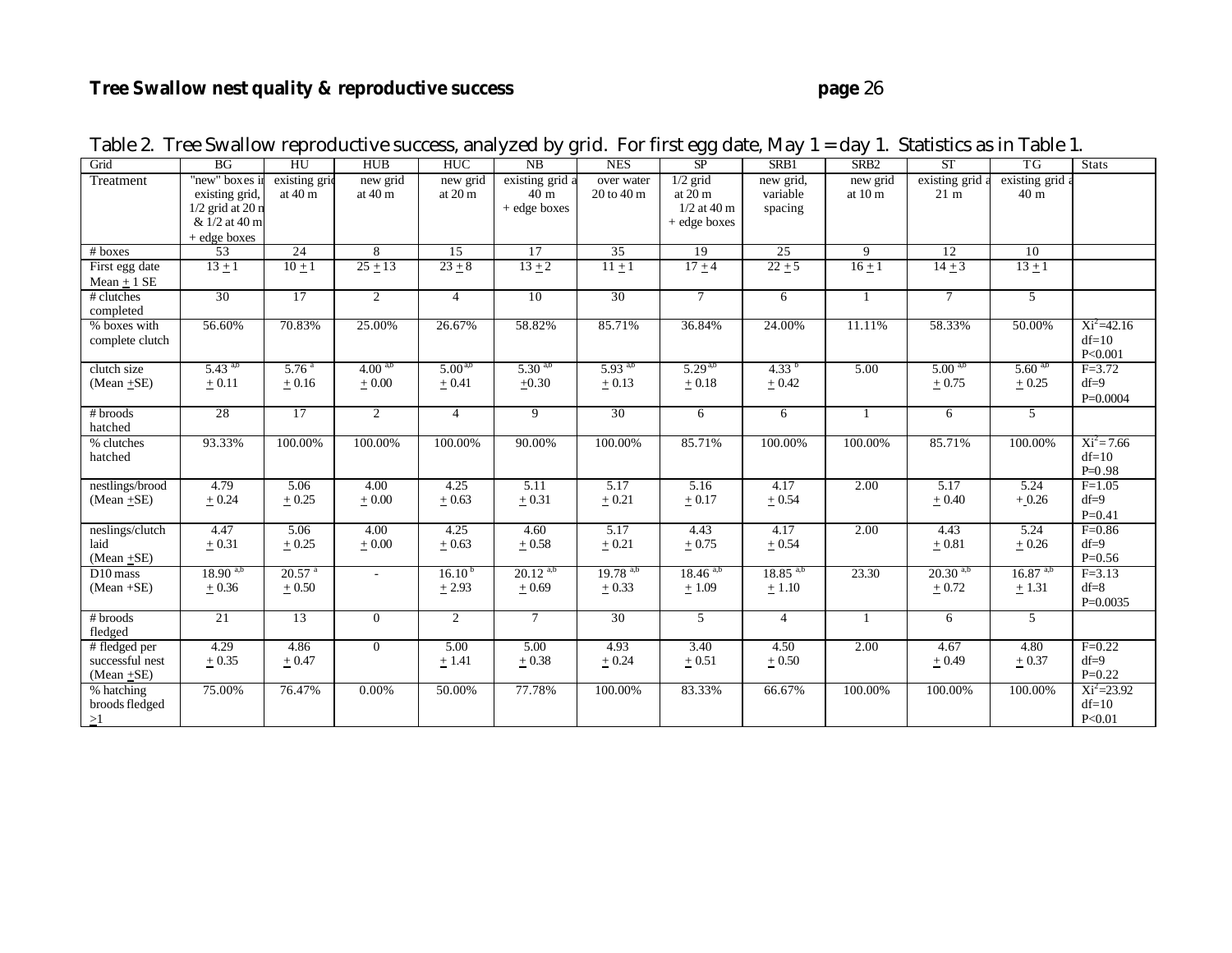| # fledged per   | $3.21^{a,b}$ | $4.00^{4,0}$ |          | $2.50^{4,0}$ | 3.89 $a$ <sup>b</sup> | 4.93 <sup>°</sup> | $2.83^{4,6}$ | $3.00^{4,b}$ | 2.00    | $4.00^{4,0}$ | $4.00^{4,0}$ | $F = 2.56$     |
|-----------------|--------------|--------------|----------|--------------|-----------------------|-------------------|--------------|--------------|---------|--------------|--------------|----------------|
| brood hatched   | $+0.44$      | $+0.66$      |          | $+1.50$      | $+0.79$               | $+0.24$           | $\pm 0.70$   | $+1.00$      |         | $+0.79$      | $+0.86$      | $df=9$         |
| $(Mean + SE)$   |              |              |          |              |                       |                   |              |              |         |              |              | $P=0.011$      |
| % completed     | 70.00%       | 76.47%       | $0.00\%$ | 50.00%       | 70.00%                | 100.00%           | 71.43%       | 66.67%       | 100.00% | 85.71%       | 100.00%      | $Xi^2 = 22.12$ |
| clutches        |              |              |          |              |                       |                   |              |              |         |              |              | $df=10$        |
| fledged >1      |              |              |          |              |                       |                   |              |              |         |              |              | $P=0.03$       |
| # fledged per   | 3.00         | $4.00^{4,0}$ |          | $2.50^{4,0}$ | $3.50^{\text{ }ab}$   | 4.93              | $2.43^{a,b}$ | $3.00^{4,6}$ | 2.00    | $4.00^{4,6}$ | $4.00^{4,0}$ | $F=2.66$       |
| complete clutch | $+0.44$      | $-0.60$      |          | $+1.50$      | $+0.81$               | $+0.24$           | $\pm 0.72$   | $+1.00$      |         | $+0.79$      | $+0.86$      | $df=9$         |
| (Mean $\pm$ SE) |              |              |          |              |                       |                   |              |              |         |              |              | $P=0.008$      |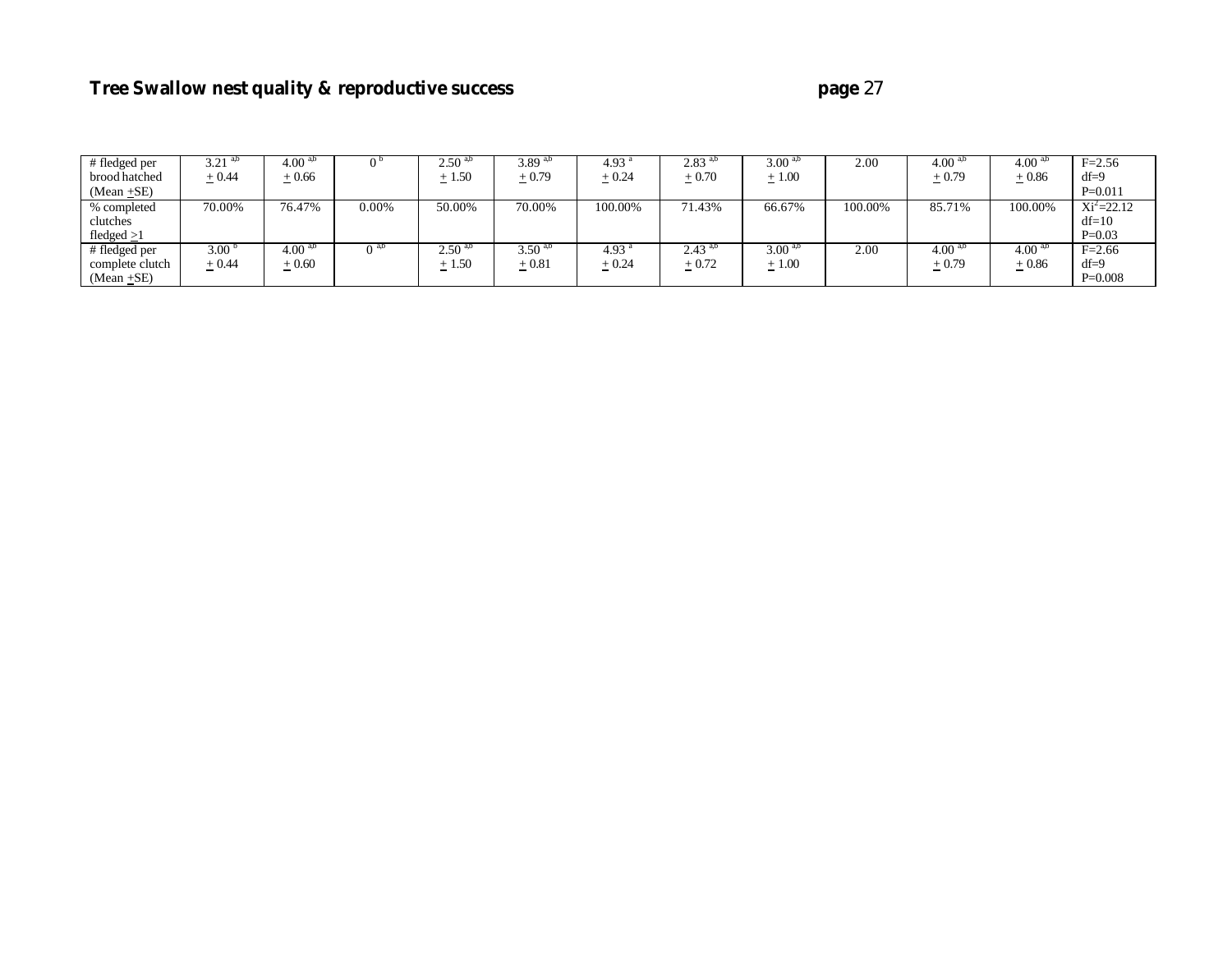## **Table 3.** Effects of feather lining on reproductive success: comparison of four studies.

| Nest attribute & indicator of<br>reproductive success                     | <b>Winkler</b> (1993)                                                                                                                                     | McCarty and Secord (1999a)                                                                                          | Lombardo et al. (1995)                                                                                       | This study                                                                                            |
|---------------------------------------------------------------------------|-----------------------------------------------------------------------------------------------------------------------------------------------------------|---------------------------------------------------------------------------------------------------------------------|--------------------------------------------------------------------------------------------------------------|-------------------------------------------------------------------------------------------------------|
| Feathers at start of incubation<br>(last egg) $&$ length of<br>incubation | not measured                                                                                                                                              | negative relation (Fig 2), <i>i.e.</i> fewer<br>feathers, longer incubation<br>(significant, but weak relationship) | nests with feathers had significantly<br>shorter (12.40d) incubation than those<br>without feathers (13.21d) | no correlation ( $r = -0.002$ , $F = 0.0004$ ,<br>$P=0.98$                                            |
| Feathers at hatch &<br>nestling mass on day 10 or day<br>12               | experimental removal of<br>feathers led to lower d12 mass<br>(Fig3)                                                                                       | nestlings in well feathered nest<br>heavier on d10 (Fig 3), but not<br>significantly so after outlier is<br>removed | feathered nests had significantly<br>heavier nestlings at d12                                                | r=0.06, F=7.86, P=0.006, i.e.<br>positive effect of feathers on growth<br>to $d10$                    |
| Feathers at hatch & length of<br>nestling period                          | nests with more feathers<br>fledged at younger age (1 in 3)<br>years) (p31), yet he did not<br>measure time to fledge in his<br>follow-up experiment (??) | no significant correlation                                                                                          | nestling period shorter in nests with<br>feathers than those with none, but not<br>significantly so.         | negative correlation <i>i.e.</i> more<br>feathers, earlier fledge $(r = -0.04$ ,<br>$F=4.61, P=0.035$ |
| Feathers at 1st egg & number<br>fledged                                   | not measured                                                                                                                                              | positive correlation<br>(R2=0.05, P=0.037, Fig4) - (effect<br>must be on number hatched, but not<br>tested)         | not measured                                                                                                 | no effect ( $r=0.29$ , $F=0.41$ , $P=0.52$ )                                                          |
| Feathers at hatch &<br>number fledged                                     | experimental removal had no<br>effect on number fledged                                                                                                   | no effect of number of feathers at<br>hatch                                                                         | experimental removal of feathers -<br>nests with no feathers fledged fewer<br>young                          | no effect of feathers at hatch and<br>number fledged. $(r=0.04, F=3.36,$<br>$P=0.07$                  |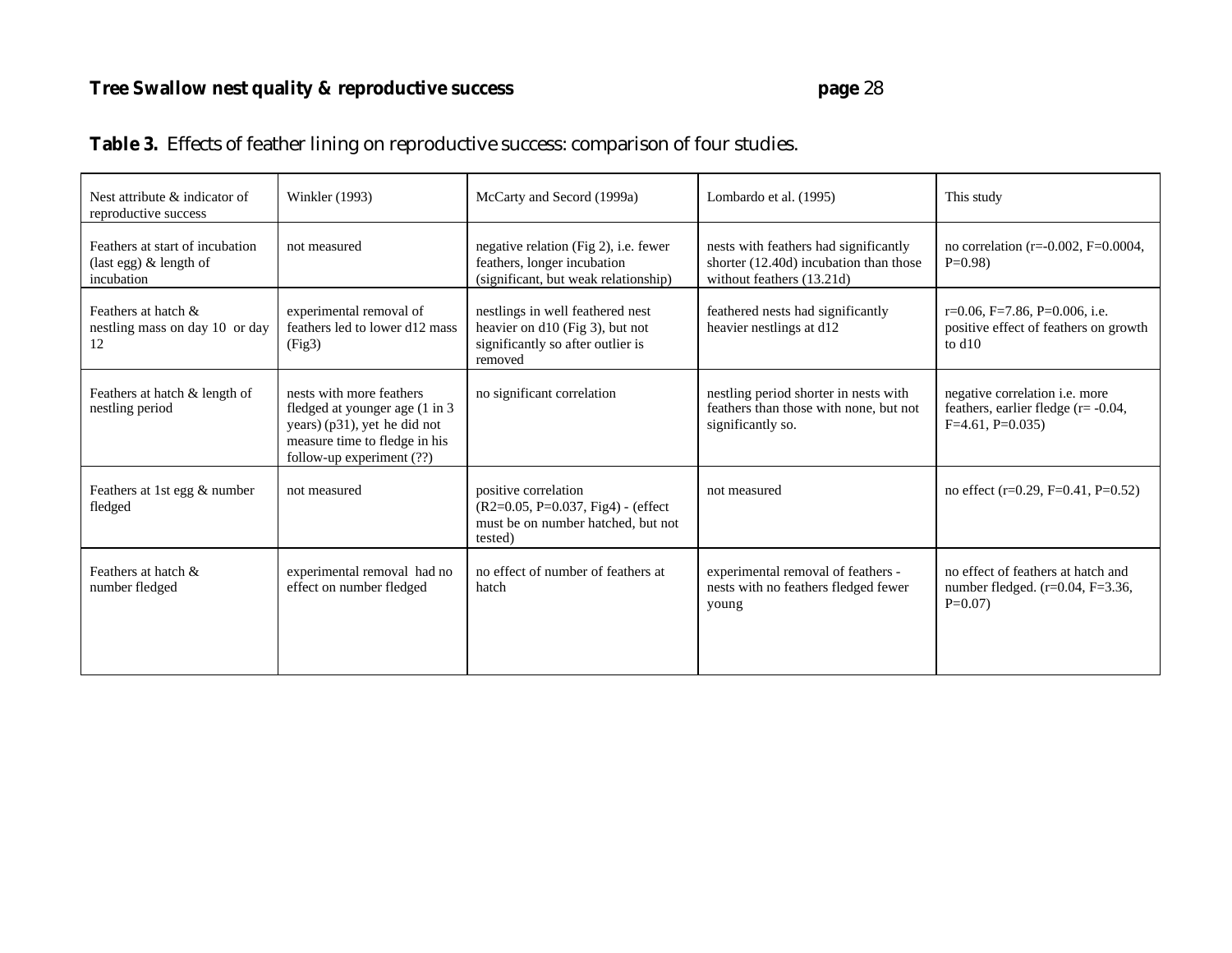**Table 4.** Summary of variables studied and demonstrated significant effects on Tree Swallow nest quality and reproductive success.

|                                                | Effect on           |                             |  |  |
|------------------------------------------------|---------------------|-----------------------------|--|--|
| Variable                                       | <b>Nest Quality</b> | <b>Reproductive Success</b> |  |  |
| <b>Nest Density</b>                            | yes                 | yes                         |  |  |
| Distance to edge                               | yes                 | yes                         |  |  |
| Female age                                     | no                  | yes                         |  |  |
| Phenology (1st egg date)                       | no                  | yes                         |  |  |
| Habitat (source/availability of nest material) | no                  | no                          |  |  |
| History of grid                                | yes                 | yes                         |  |  |
| History of nest-box                            | yes                 | yes                         |  |  |
| Nest quality                                   | not applicable      | no                          |  |  |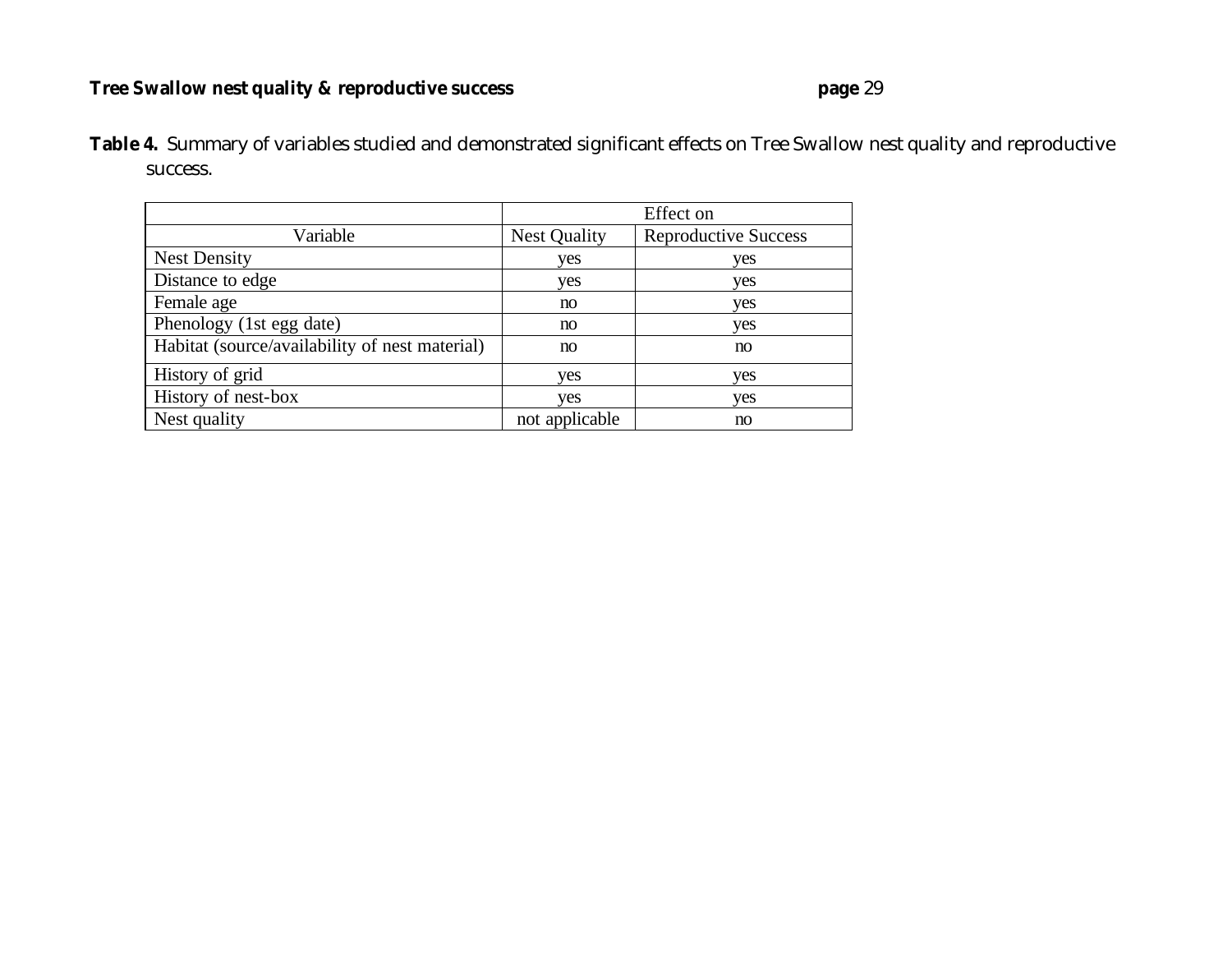Appendix 1. Regional map showing Queen's University Biological Station at Chaffey's Lock, on Lake Opinicon, in relation to Kingston and Smiths Falls, Ontario, Canada. Study grids include Bridget's Grid (BG), Sand Pit (SP), Stokes (ST), HU (Hughson's), Hughson's B (HUB), Hughson's C (HUC), NB (New Barn), Tally's Grid (TG), SRB1, SRB2, and the Northeast Sanctuary (NES).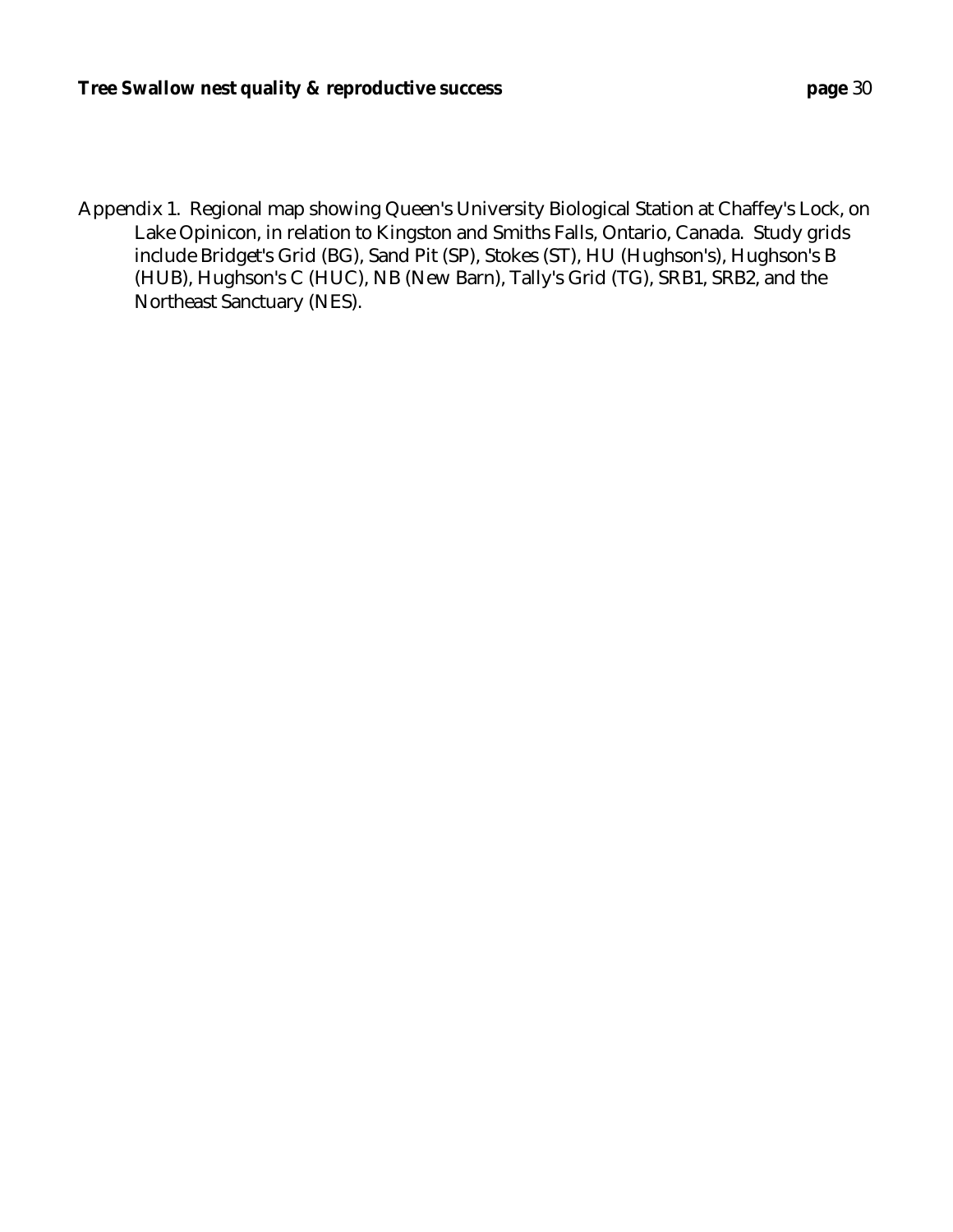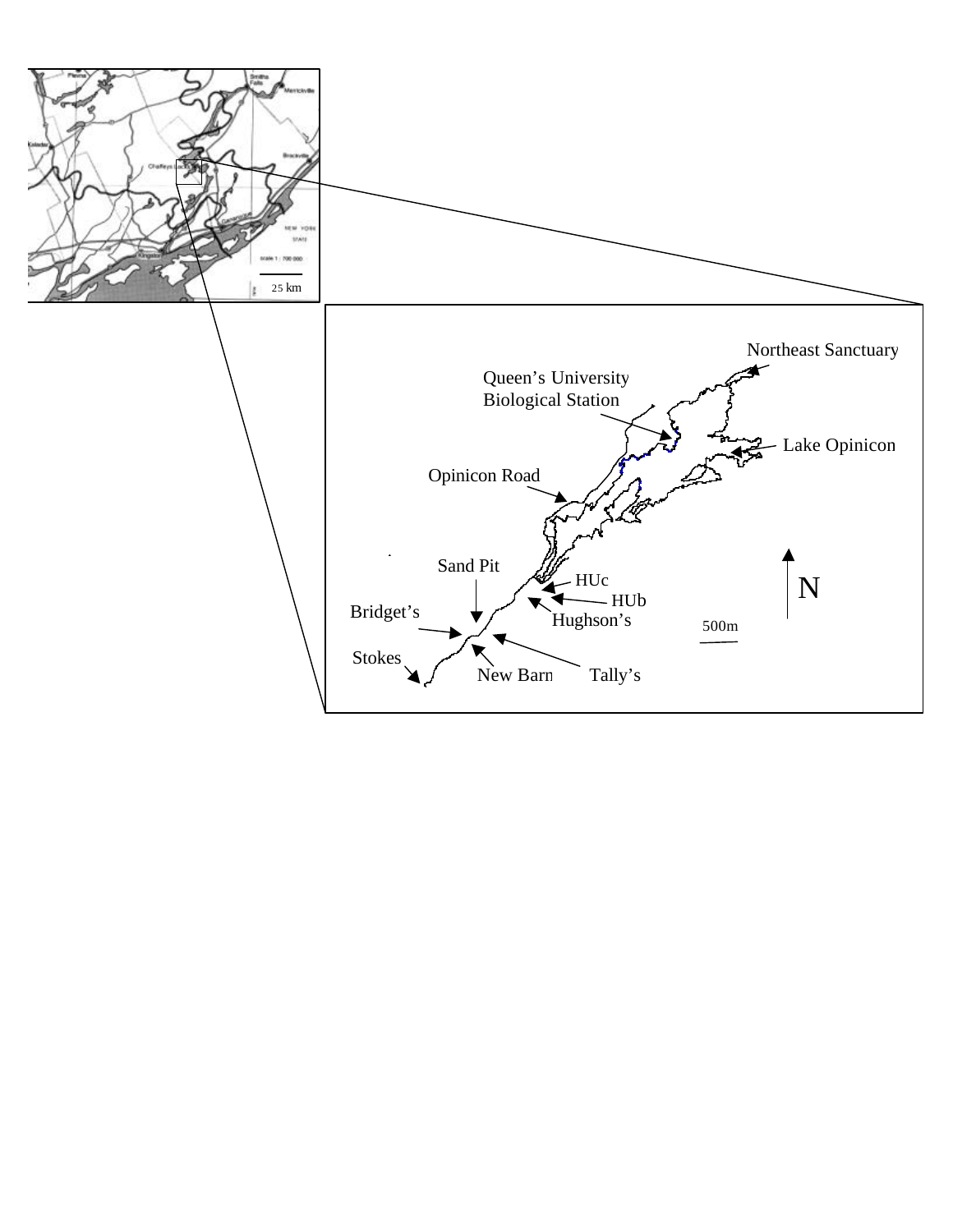Appendix 2. Scale maps of nest-box grids used in the Tree Swallow. nest-spacing study in 2001 at the Queen's University Biological Station, Ontario, Canada.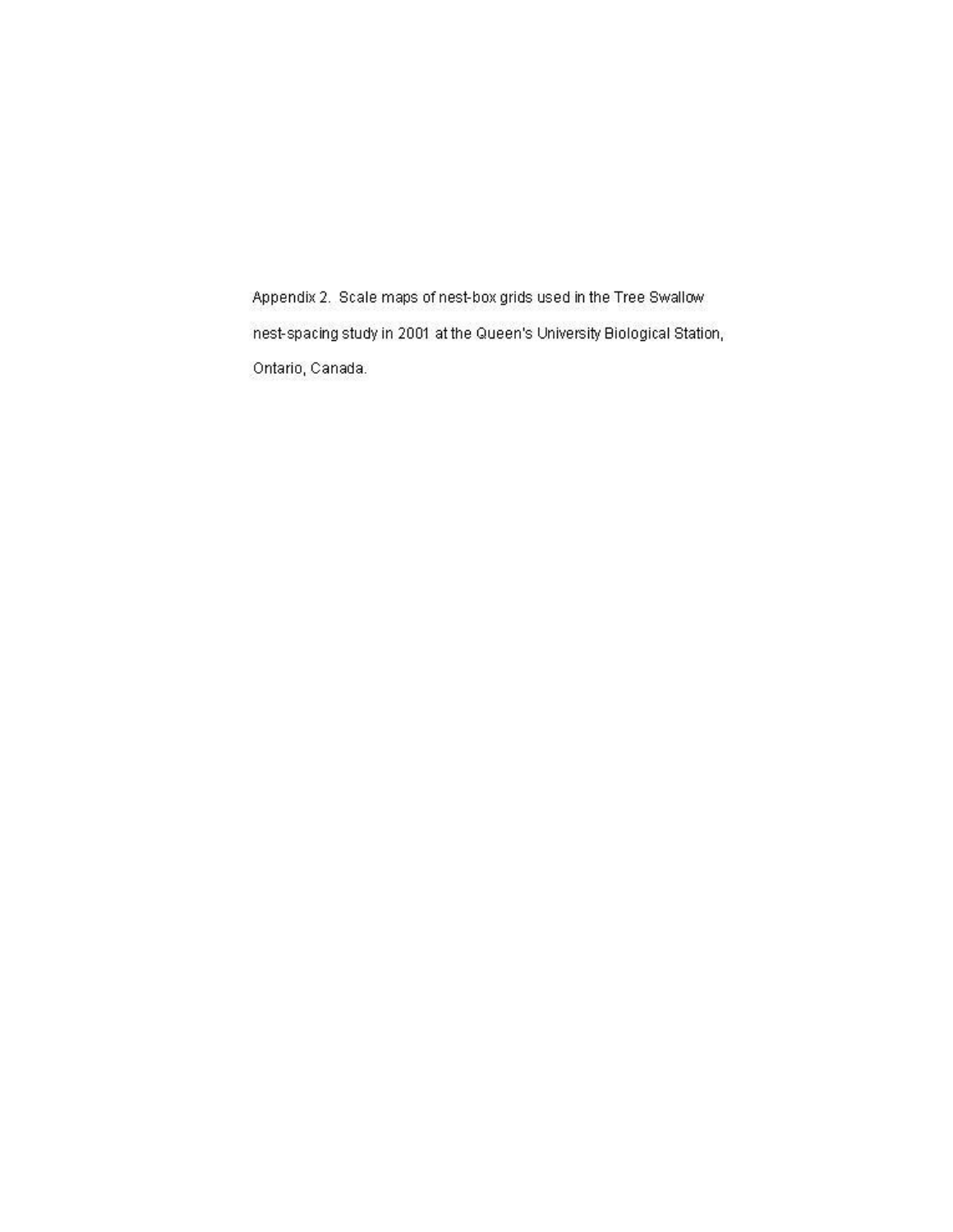

Bridget's Grid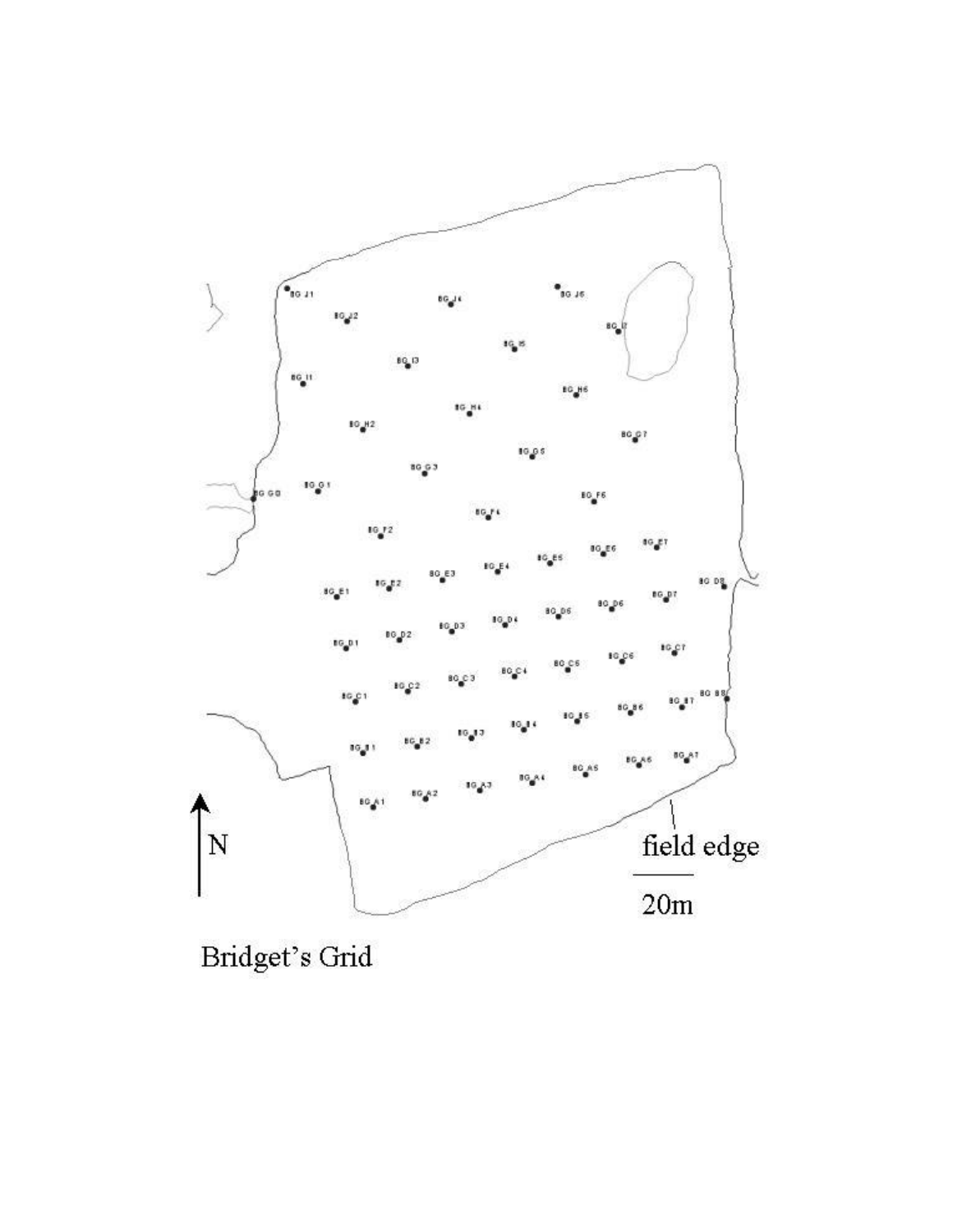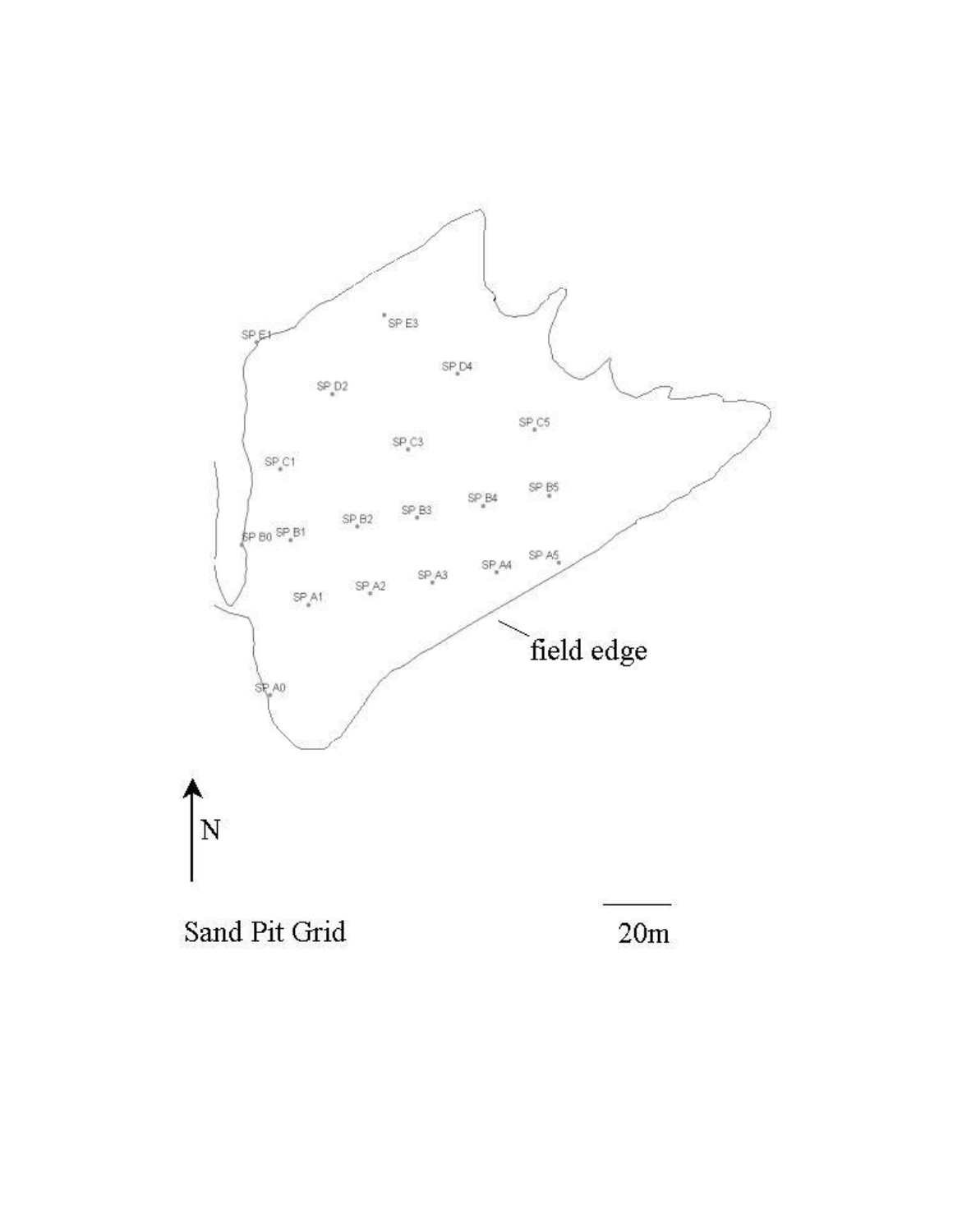

Tally's Grid

 $40m$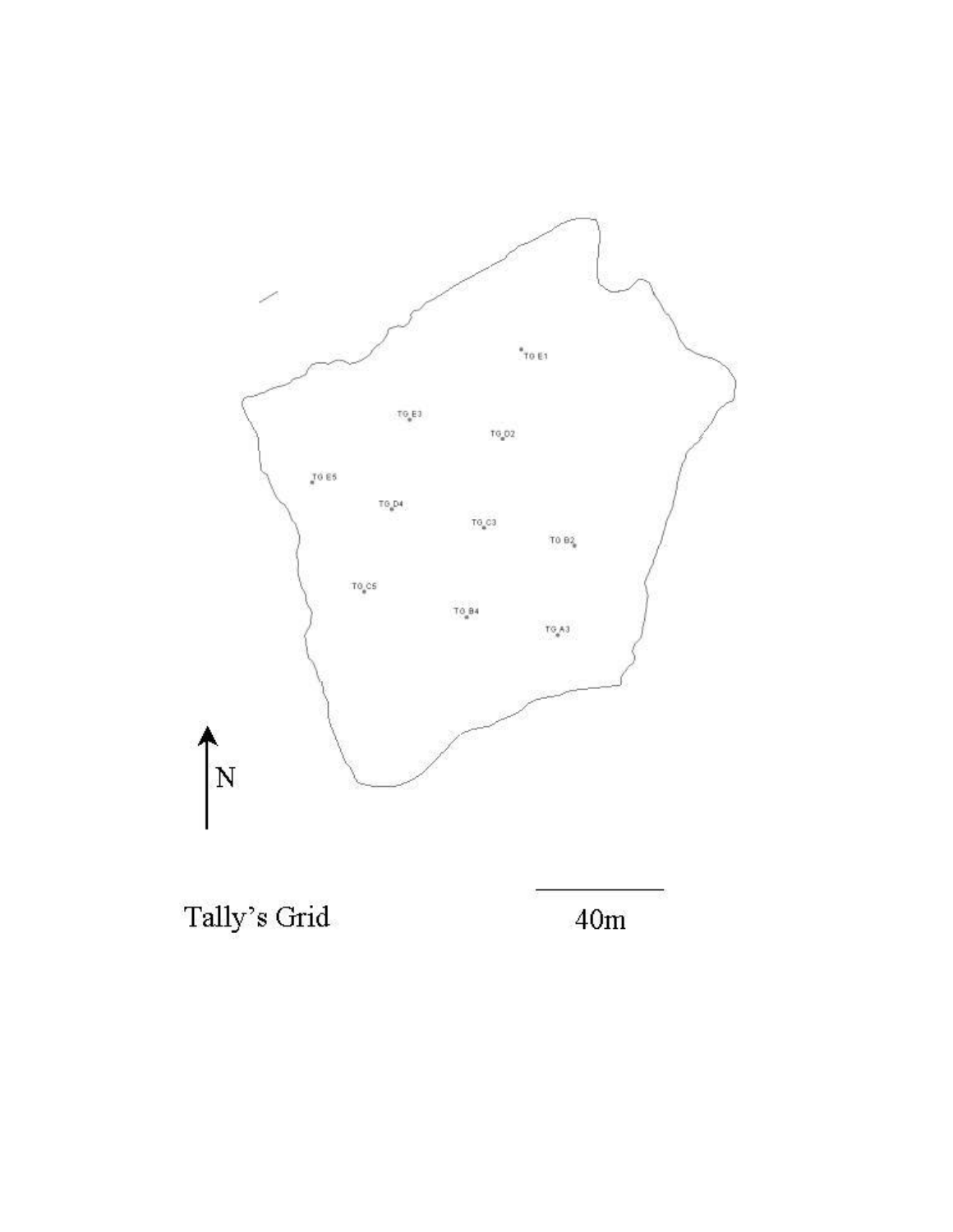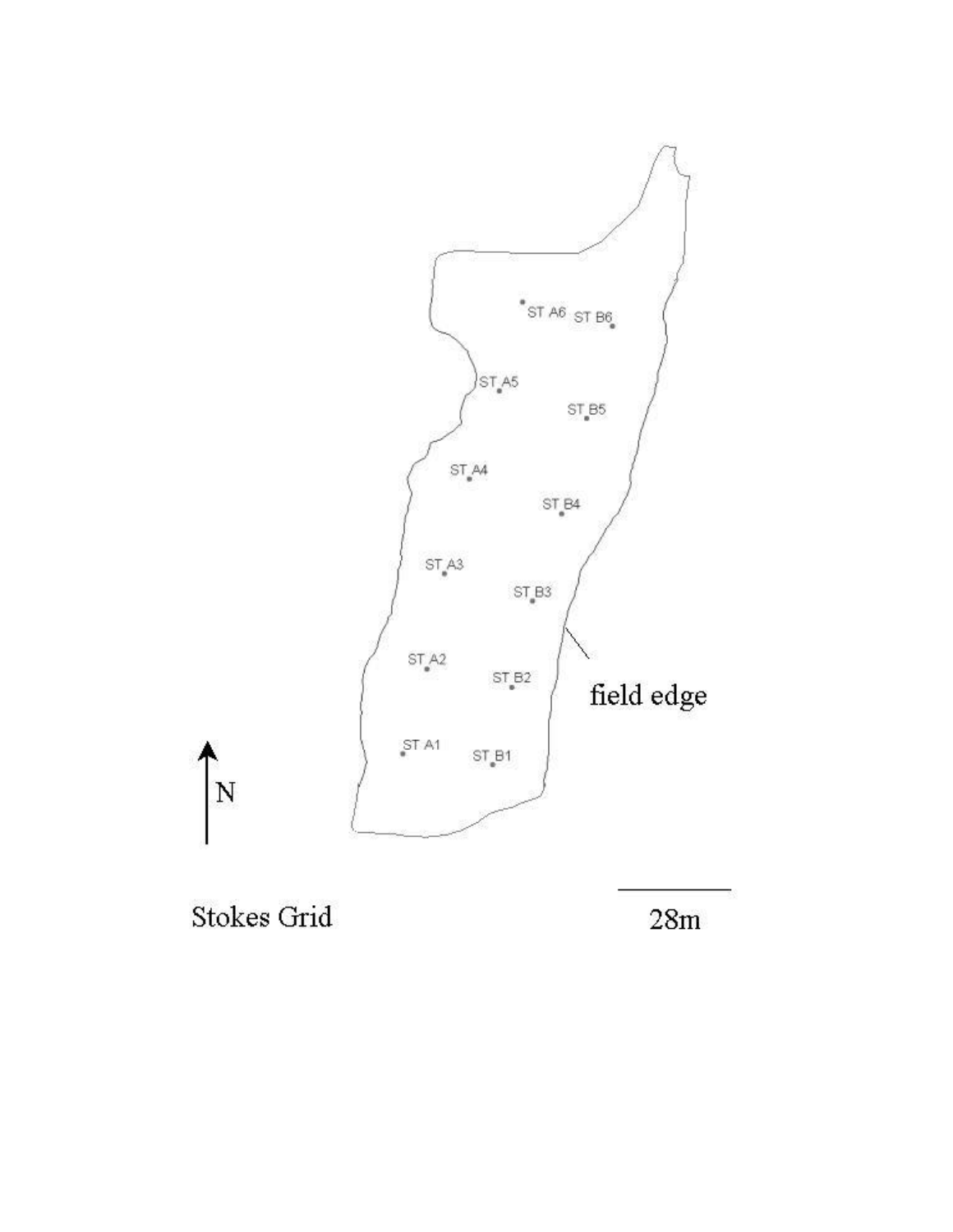

New Barn Grid

 $40m$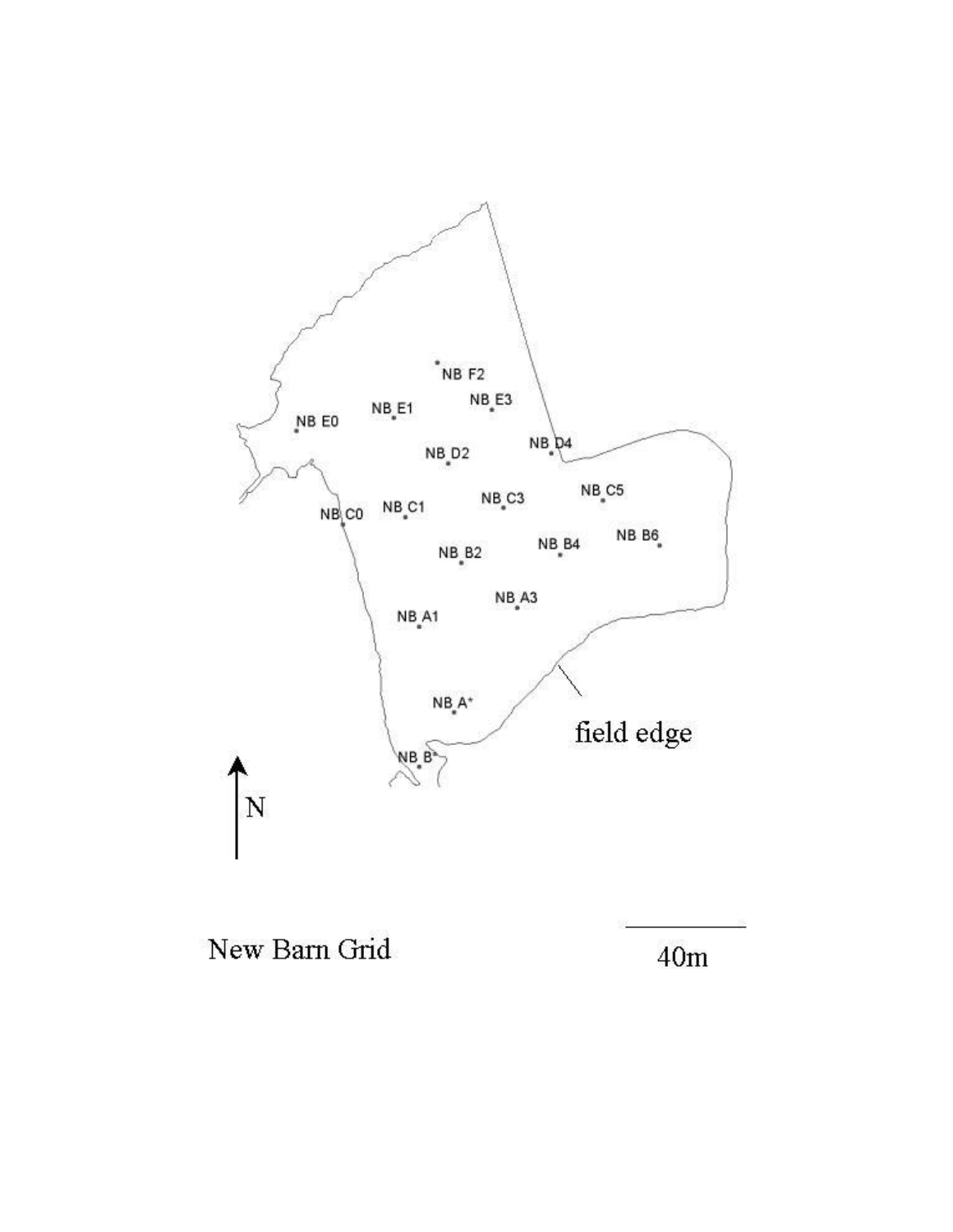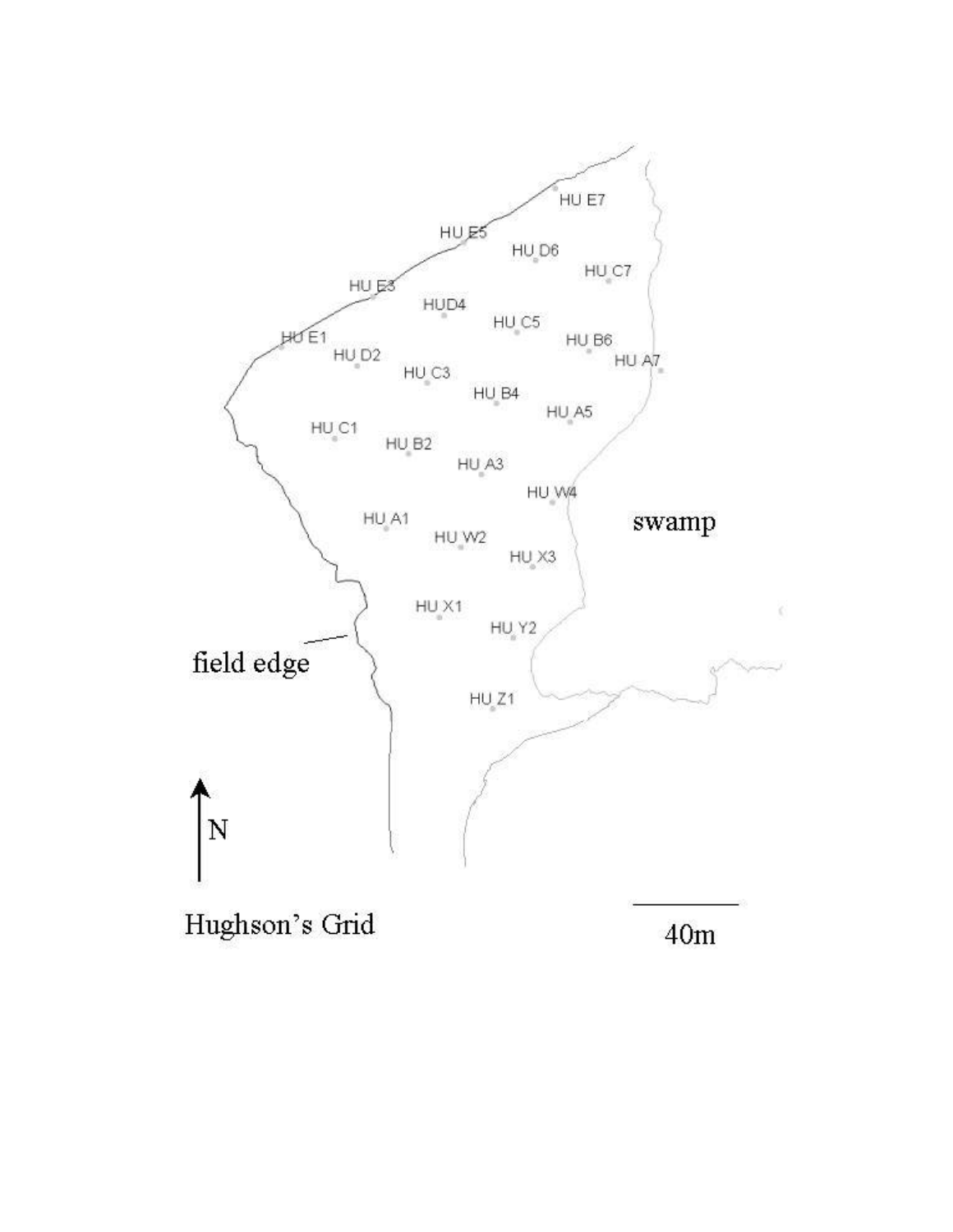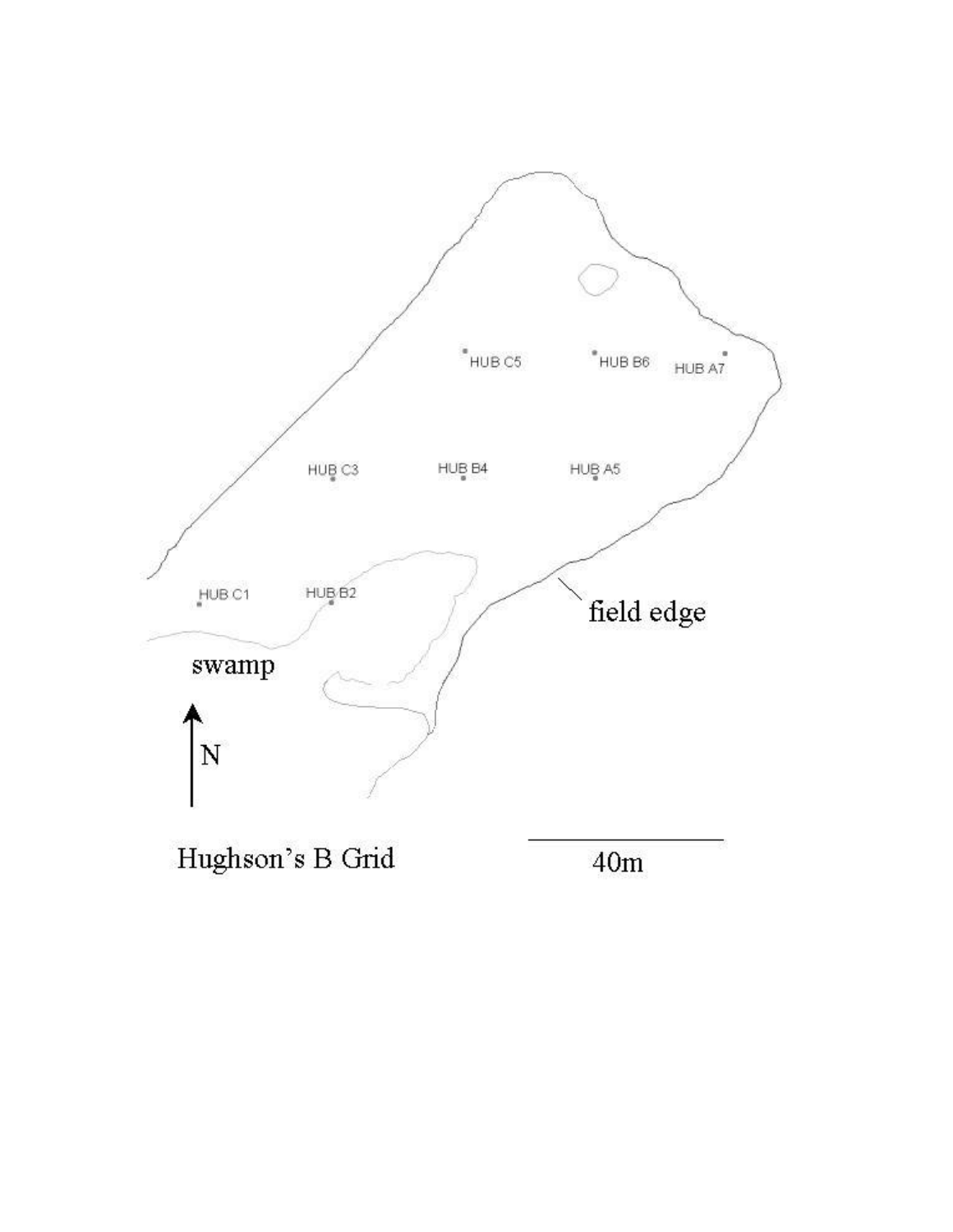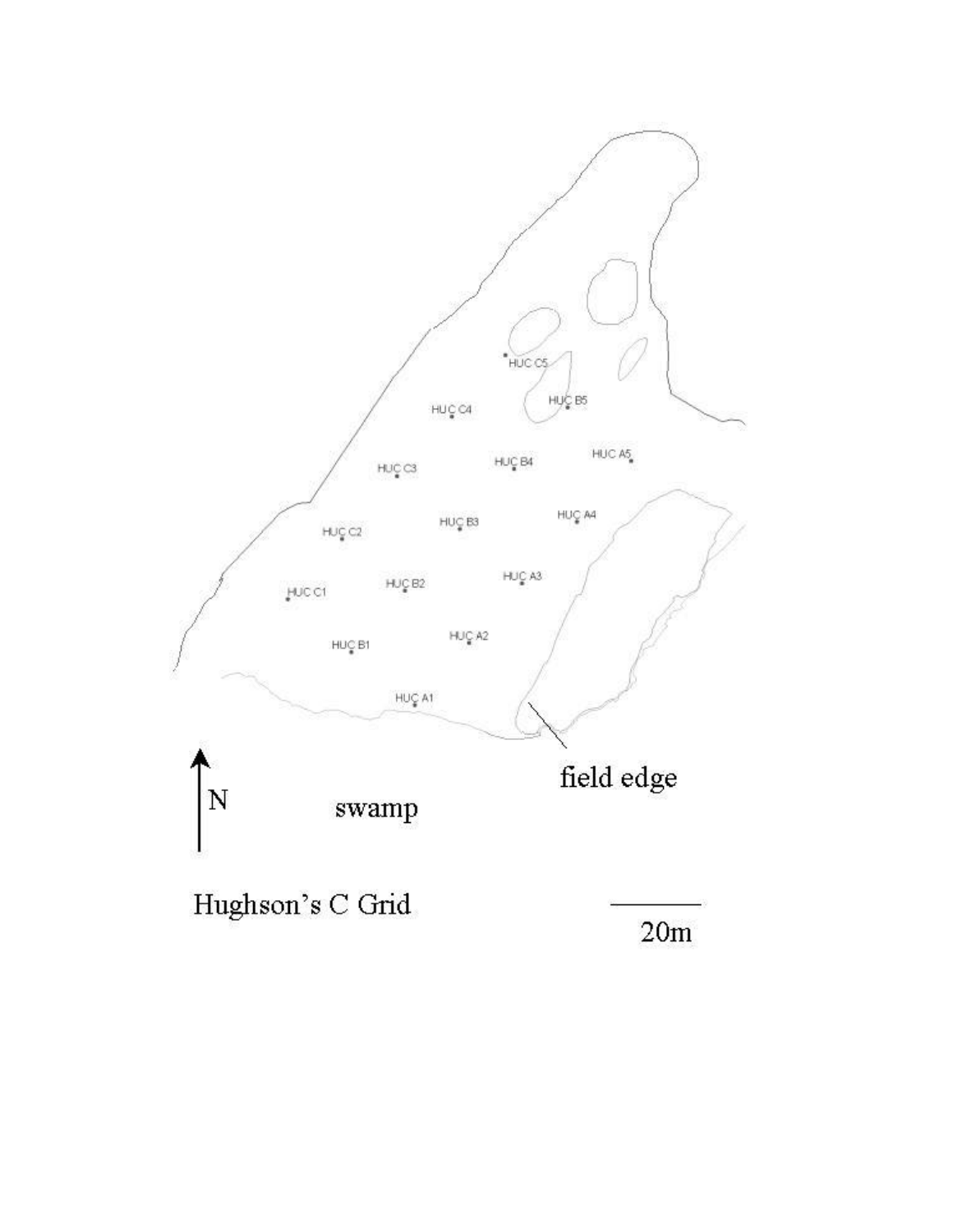

NE Sanctuary Grid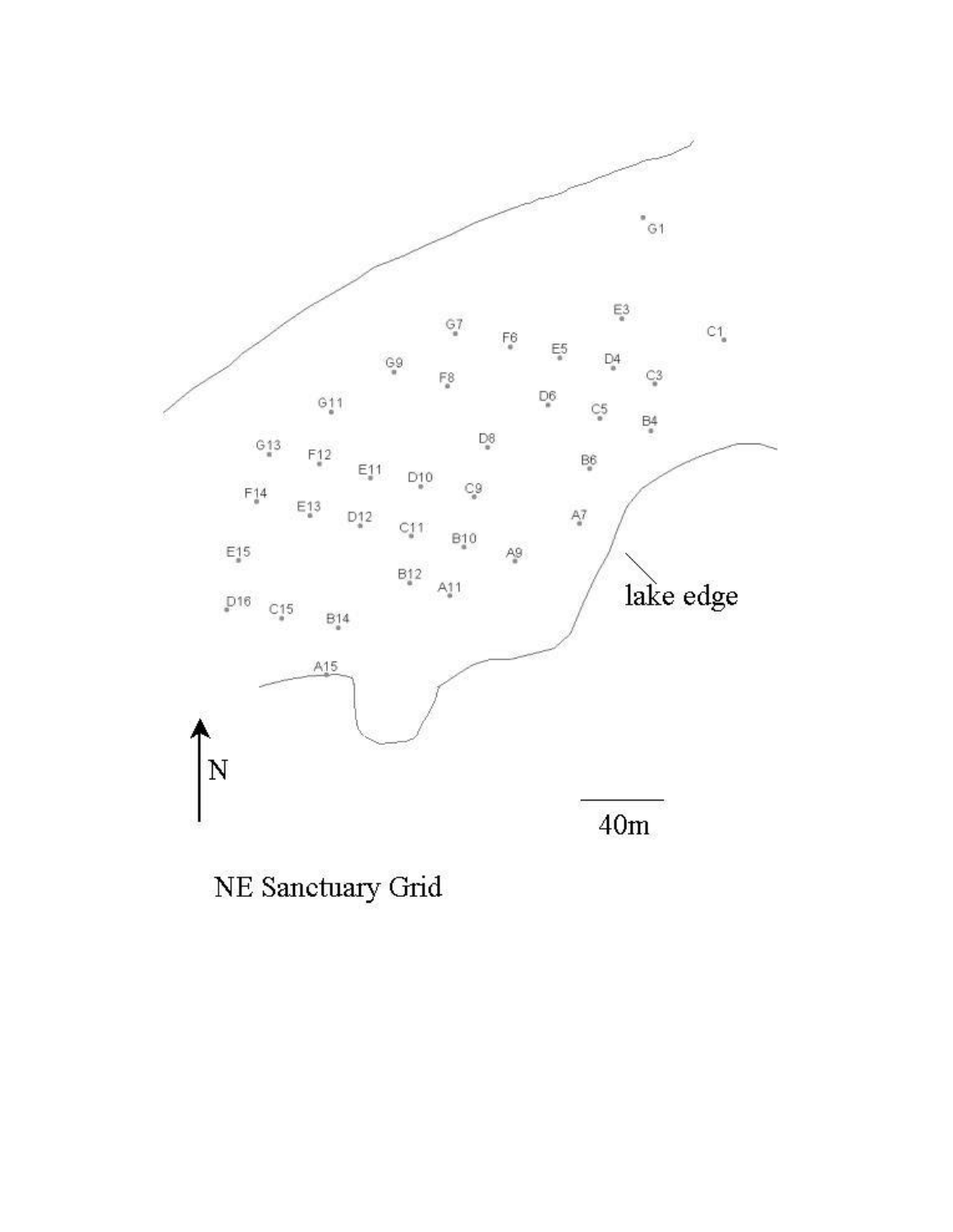

SRB1 Grid